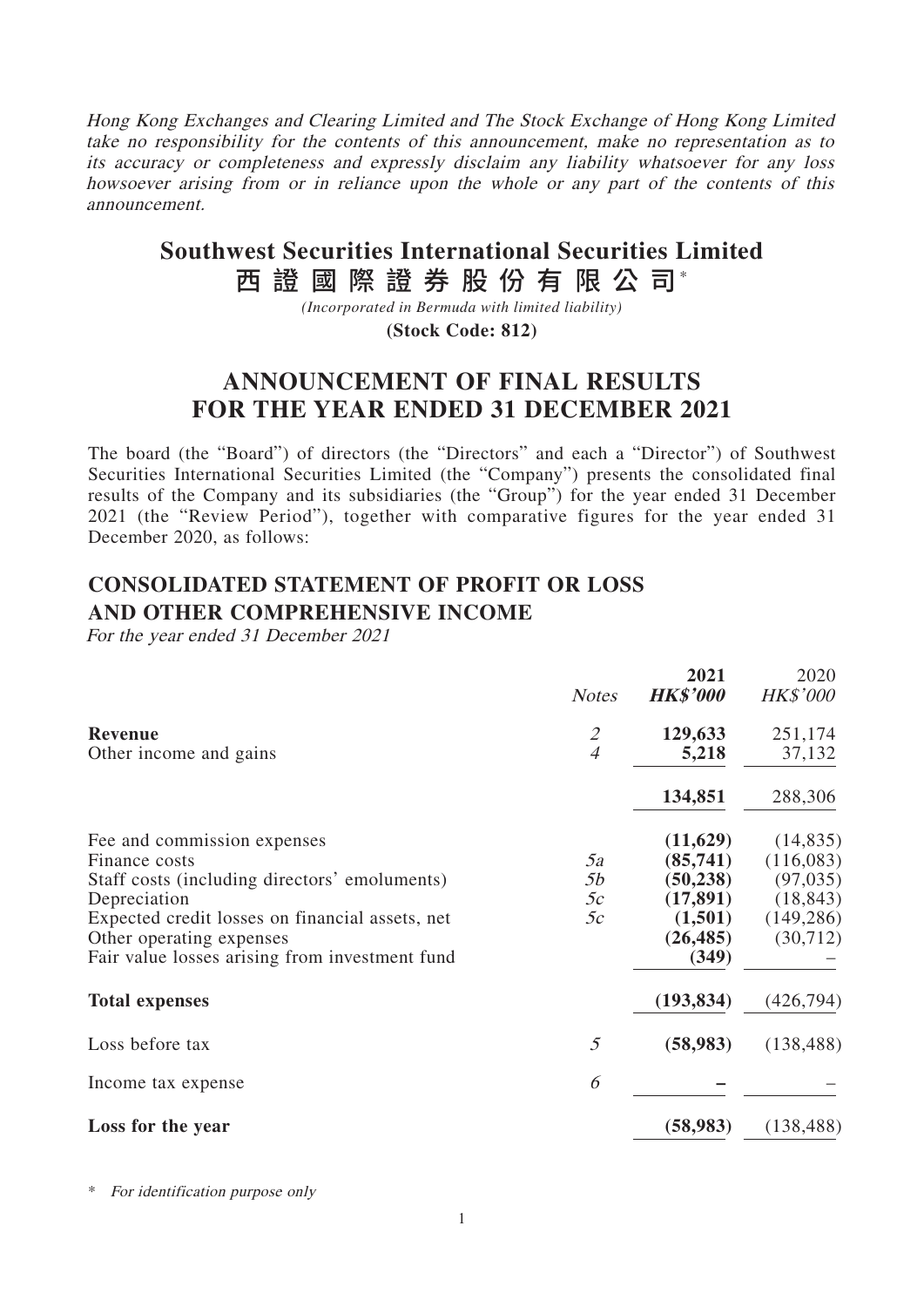|                                                                                         | <b>Notes</b> | 2021<br><b>HK\$'000</b> | 2020<br><b>HK\$'000</b> |
|-----------------------------------------------------------------------------------------|--------------|-------------------------|-------------------------|
| Other comprehensive income (expense)                                                    |              |                         |                         |
| Item that will not be reclassified subsequently to<br>profit or loss:                   |              |                         |                         |
| Fair value gain on financial assets at fair value<br>through other comprehensive income |              | 75                      |                         |
| Item that may be reclassified subsequently to<br>profit or loss:                        |              |                         |                         |
| Exchange difference arising on translation of                                           |              |                         |                         |
| financial statements of foreign operations                                              |              | (4)                     | (179)                   |
| Other comprehensive income (expense) for the year                                       |              | 71                      | (179)                   |
| Total comprehensive expense for the year                                                |              | (58, 912)               | (138, 667)              |
| Loss for the year attributable to                                                       |              |                         |                         |
| - equity shareholders of the Company                                                    |              | (63, 786)               | (138, 488)              |
| - holder of other equity instrument                                                     |              | 4,803                   |                         |
|                                                                                         |              | (58, 983)               | (138, 488)              |
| Total comprehensive expense/income<br>for the year attributable to                      |              |                         |                         |
| - equity shareholders of the Company                                                    |              | (63,715)                | (138, 667)              |
| - holder of other equity instrument                                                     |              | 4,803                   |                         |
|                                                                                         |              | (58, 912)               | (138, 667)              |
| Loss per share                                                                          |              |                         |                         |
| $-$ Basic (HK cents)                                                                    | 7            | (1.742)                 | (3.782)                 |
| $-$ Diluted <i>(HK cents)</i>                                                           | 7            | (1.742)                 | (3.782)                 |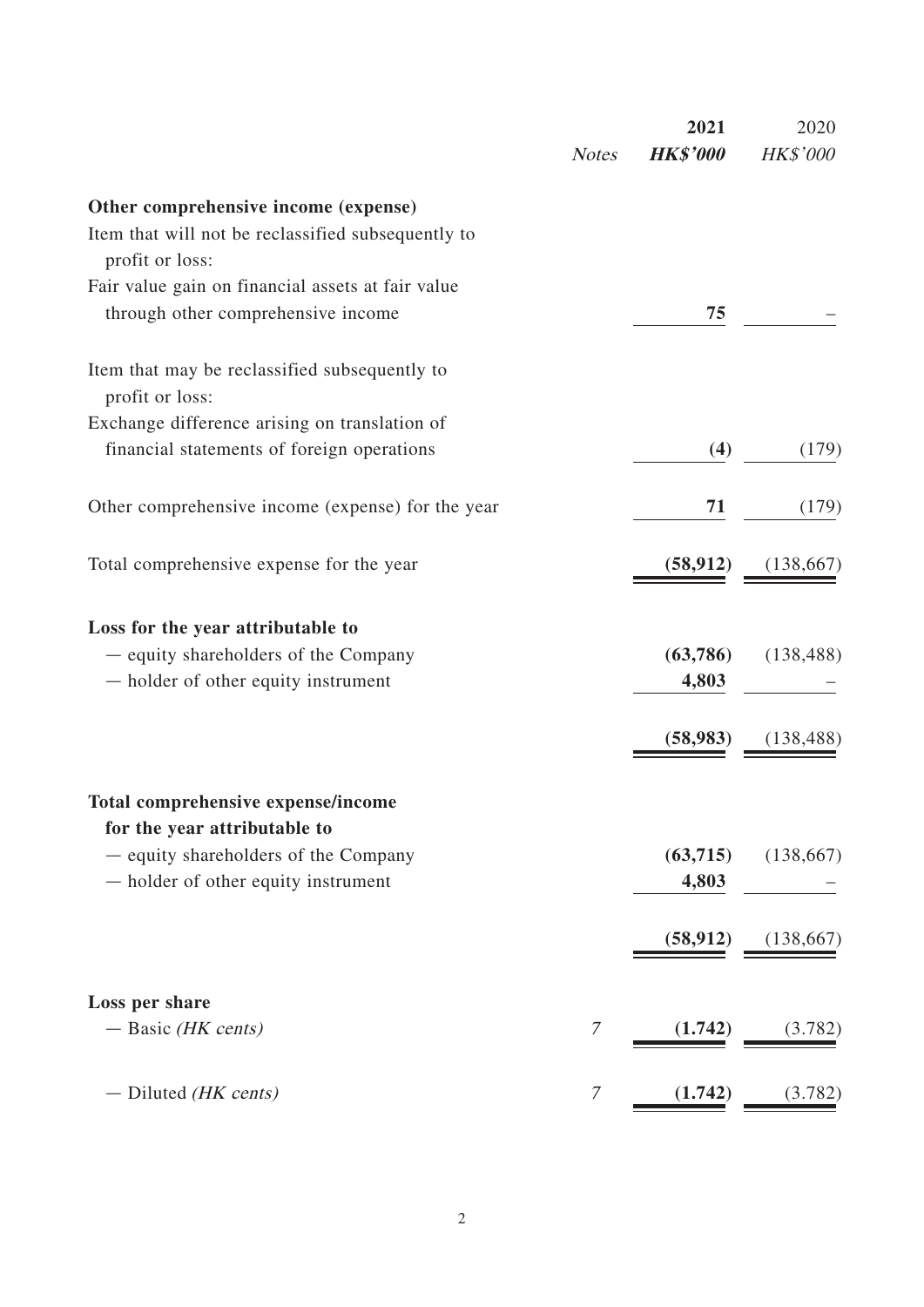# **CONSOLIDATED STATEMENT OF FINANCIAL POSITION**

At 31 December 2021

|                                                                                                |              | 2021            | 2020      |
|------------------------------------------------------------------------------------------------|--------------|-----------------|-----------|
|                                                                                                | <b>Notes</b> | <b>HK\$'000</b> | HK\$'000  |
| <b>Non-current assets</b>                                                                      |              |                 |           |
| Fixed assets                                                                                   |              | 1,890           | 4,355     |
| Right-of-use assets                                                                            | 8            | 14,901          | 28,554    |
| Intangible assets                                                                              |              |                 |           |
| Financial assets at fair value through<br>other comprehensive income                           |              |                 |           |
| Other non-current assets                                                                       |              | 3,400           | 8,048     |
|                                                                                                |              |                 |           |
|                                                                                                |              | 20,191          | 40,957    |
| <b>Current assets</b>                                                                          |              |                 |           |
| Financial assets at fair value through profit or loss                                          | 9            | 1,227,529       | 1,391,161 |
| Accounts receivable                                                                            | 10           | 205,855         | 176,300   |
| Prepayments, other receivables and other assets                                                |              | 14,734          | 15,267    |
| Tax recoverable                                                                                |              | 2,661           | 2,661     |
| Cash and bank balances                                                                         |              | 285,073         | 382,180   |
|                                                                                                |              | 1,735,852       | 1,967,569 |
| <b>Current liabilities</b>                                                                     |              |                 |           |
| Bonds payable                                                                                  | 11           |                 | 1,548,676 |
| Derivative financial liabilities                                                               | 12           | 6,747           | 2,724     |
| Accounts payable                                                                               | 13           | 68,669          | 57,909    |
| Other payables and accrued charges                                                             |              | 33,817          | 43,041    |
| Provisions                                                                                     |              | 21,151          | 37,126    |
| Lease liabilities                                                                              | 8            | 17,817          | 15,268    |
| Net assets attributable to holders of third-party interests<br>in consolidated investment fund |              | 5,408           | 1,059     |
|                                                                                                |              | 153,609         | 1,705,803 |
| <b>Net current assets</b>                                                                      |              |                 |           |
|                                                                                                |              | 1,582,243       | 261,766   |
| <b>Total assets less current liabilities</b>                                                   |              | 1,602,434       | 302,723   |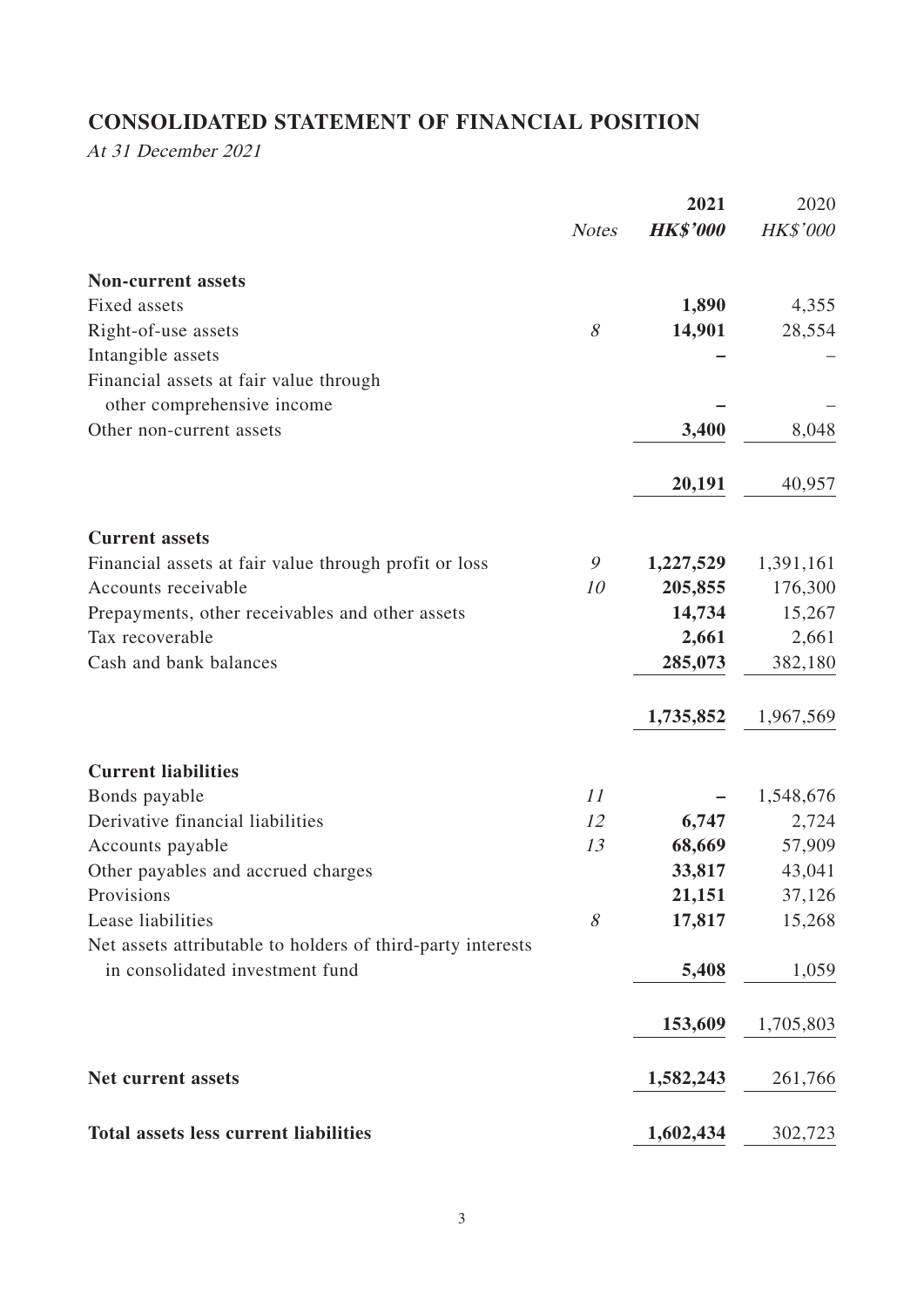| <b>HK\$'000</b><br><b>Notes</b><br><b>Non-current liabilities</b><br>11<br>1,382,512<br>Bonds payable | <b>HK\$'000</b> |
|-------------------------------------------------------------------------------------------------------|-----------------|
|                                                                                                       |                 |
|                                                                                                       |                 |
|                                                                                                       |                 |
| Provisions                                                                                            | 2,034           |
| 8<br>Lease liabilities<br>156                                                                         | 17,208          |
| 1,382,668                                                                                             | 19,242          |
| <b>NET ASSETS</b><br>219,766                                                                          | 283,481         |
| <b>Capital and reserves</b>                                                                           |                 |
| 366,182<br>Share capital                                                                              | 366,182         |
| Reserves<br>(726, 416)                                                                                | (662, 701)      |
| 580,000<br>Other equity instrument                                                                    | 580,000         |
| <b>TOTAL EQUITY</b><br>219,766                                                                        | 283,481         |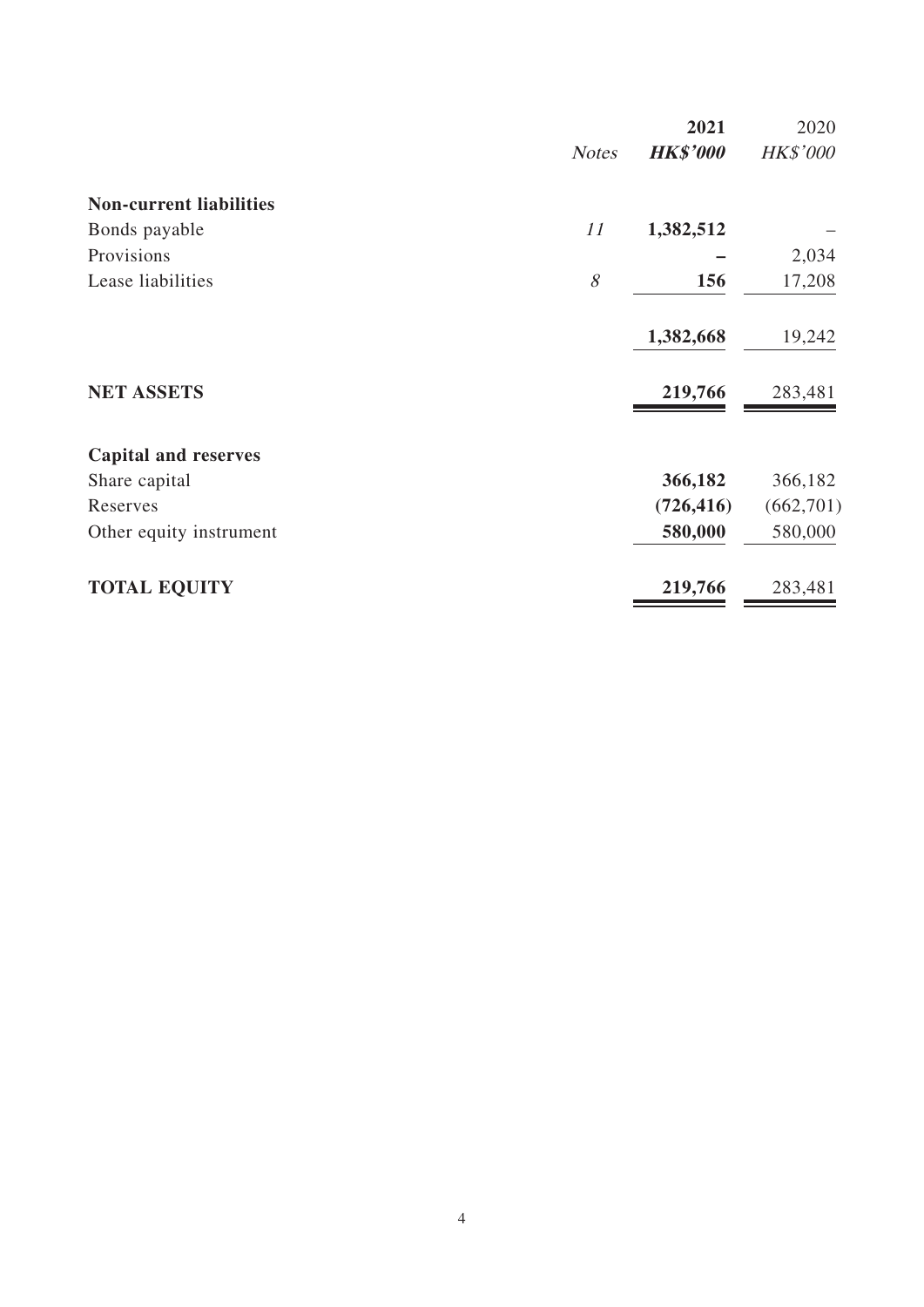### Notes:

### **1. BASIS OF PREPARATION AND ACCOUNTING POLICY**

### **Basis of preparation**

These consolidated final results have been prepared in accordance with all applicable Hong Kong Financial Reporting Standards ("HKFRSs"), which collective term includes all applicable Hong Kong Financial Reporting Standards, Hong Kong Accounting Standards ("HKASs") and Interpretations issued by the Hong Kong Institute of Certified Public Accountants ("HKICPA"), and accounting principles generally accepted in Hong Kong. These consolidated final results also comply with the applicable disclosure provisions of the Rules Governing the Listing of Securities on The Stock Exchange of Hong Kong Limited (the "Listing Rules") and the Hong Kong Companies Ordinance.

The measurement basis used in the preparation of these consolidated final results is the historical cost basis except for financial assets at fair value through other comprehensive income, financial assets at fair value through profit or loss, derivative financial liabilities and net assets attributable to holders of thirdparty interests in consolidated investment fund, which are measured at fair value.

The consolidated final results are presented in the currency of Hong Kong dollars, which is also the Company's functional currency and all values have been rounded to the nearest thousand, unless otherwise indicated.

#### **Application of new and amendments to Hong Kong Financial Reporting Standards ("HKFRSs")**

In the current year, the Group has applied, for the first time, the following amendments to HKFRSs issued by the HKICPA which are effective for the Group's financial year beginning on 1 January 2021:

Amendment to HKFRS16 Covid-19-Related Rent Concessions Amendments to HKFRS 9, HKAS 39, HKFRS 7, HKFR 4 and HKFRS 16

Interest Rate Benchmark Reform — Phase 2

The application of the amendments to HKFRSs in the current year has had no material effect on the Group's financial performance and positions for the current and prior periods and/or on the disclosures set out in these consolidated final results.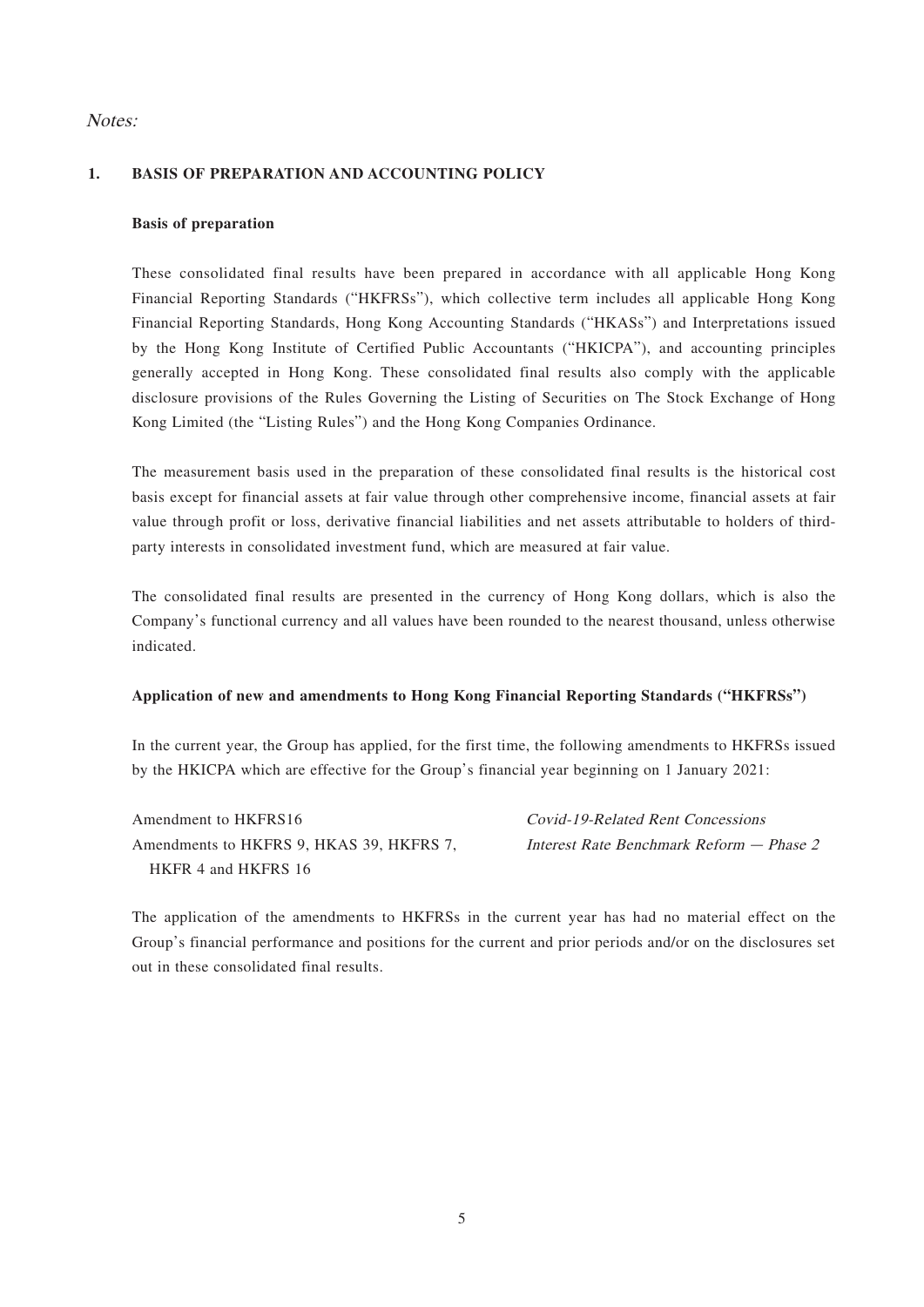#### **New and amendments to HKFRSs issued but not yet effective**

The Group has not early applied the following new and amendments to HKFRSs that have been issued but are not yet effective:

| <b>HKFRS 17</b>                   | Insurance Contracts and related Amendments <sup>2</sup>                  |
|-----------------------------------|--------------------------------------------------------------------------|
| Amendments to HKFRS 3             | Reference to Conceptual Framework <sup>1</sup>                           |
| Amendments to HKFRS 10 and        | Sale or Contribution of Assets between an Investor and its               |
| HKAS <sub>28</sub>                | Associate or Joint Venture <sup>3</sup>                                  |
| Amendments to HKAS 1              | Classification of Liabilities as Current or Non-current and the          |
|                                   | related amendments to Hong Kong Interpretation $5$ (2020)                |
|                                   | Presentation of Financial Statements-Classification by the               |
|                                   | Borrower of a Term Loan that Contains a Repayment on                     |
|                                   | Demand Clause <sup>3</sup>                                               |
| Amendments to HKAS 1 and          | Disclosure of Accounting Policies <sup>2</sup>                           |
| <b>HKFRS</b> Practice Statement 2 |                                                                          |
| Amendments to HKAS 8              | Definition of Accounting Estimates <sup>2</sup>                          |
| Amendments to HKAS 12             | Deferred Tax related to Assets and Liabilities arising from a            |
|                                   | Single Transactions <sup>2</sup>                                         |
| Amendments to HKAS 16             | Property, Plant and Equipment: Proceeds before Intended Use <sup>1</sup> |
| Amendments to HKAS 37             | Onerous Contracts – Cost of Fulfilling a Contract <sup>1</sup>           |
| Amendments to HKFRS 17            | Initial Application of HKFRS 17 and HKFRS 9 – Comparative                |
|                                   | Information <sup>2</sup>                                                 |
| Amendments to HKFRSs              | Annual Improvements to HKFRSs 2018-2020 cycle <sup>1</sup>               |

<sup>1</sup> Effective for annual periods beginning on or after 1 January 2022.

<sup>2</sup> Effective for annual periods beginning on or after 1 January 2023.

<sup>3</sup> Effective for annual periods beginning on or after a date to be determined.

The directors of the Company anticipate that the application of the above new and amendments to HKFRSs will have no material impact on the results and the consolidated statement of financial position of the Group.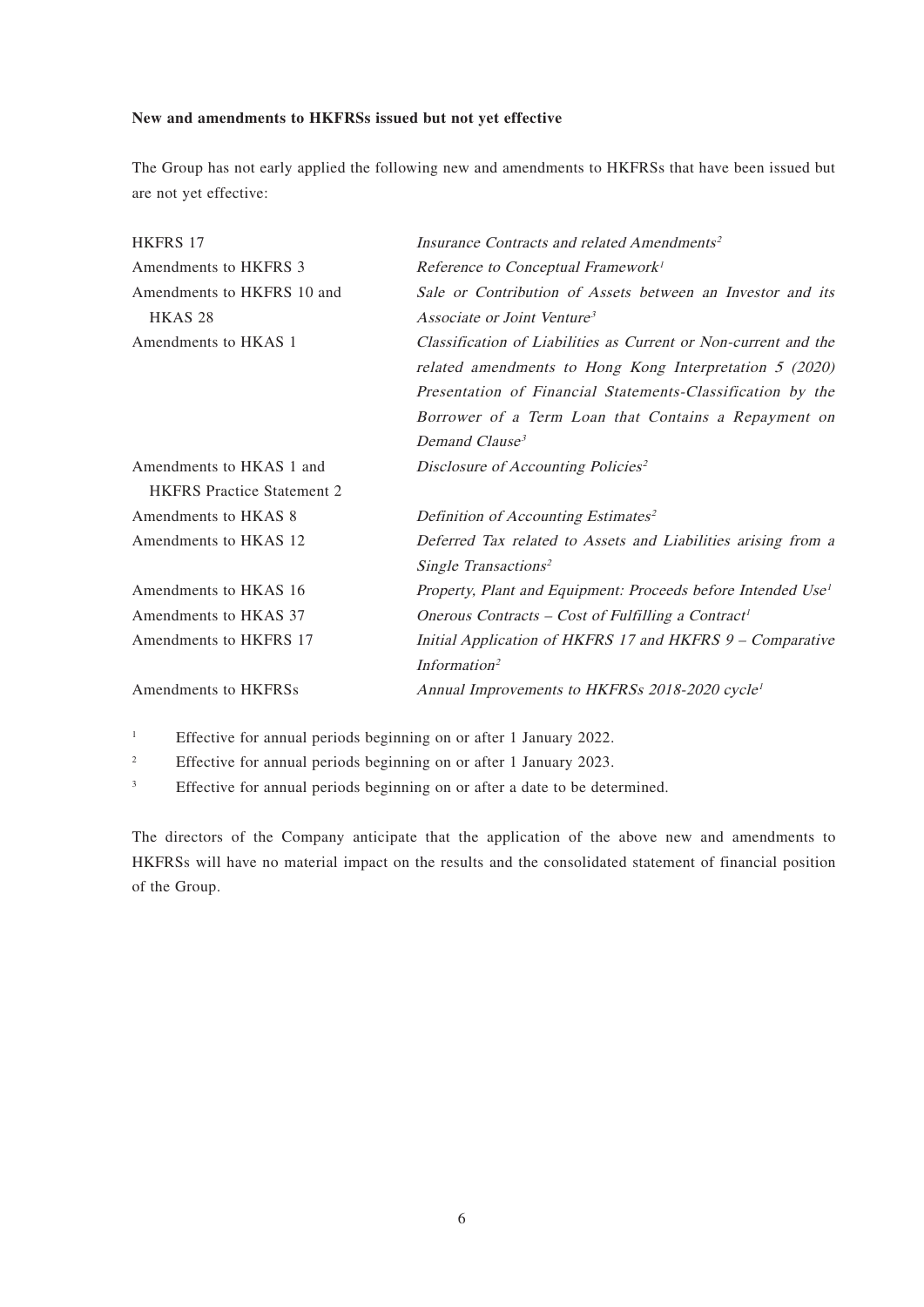### **2. REVENUE**

An analysis of the Group's revenue for the year is as follows:

|                                                      |      | 2021            | 2020     |
|------------------------------------------------------|------|-----------------|----------|
|                                                      | Note | <b>HK\$'000</b> | HK\$'000 |
| Total revenue from contracts with customers          | (i)  |                 |          |
| Brokerage:                                           |      |                 |          |
| - commission income on securities dealing            |      | 5,150           | 9,213    |
| - commission income on futures and options dealing   |      | 447             | 1,362    |
| - insurance brokerage fee income                     |      | 2,373           | 2,972    |
|                                                      |      | 7,970           | 13,547   |
| Corporate finance:                                   |      |                 |          |
| - initial public offering ("IPO") sponsor fee income |      | 6,270           | 12,412   |
| - underwriting and placing commission income         |      | 16              | 5,105    |
| - consultancy and financial advisory fee income      |      | 2,488           | 5,359    |
|                                                      |      | 8,774           | 22,876   |
|                                                      |      |                 |          |
|                                                      |      | 16,744          | 36,423   |
| Total revenue from other sources                     |      |                 |          |
| Interest income calculated using the effective       |      |                 |          |
| interest method from:                                |      |                 |          |
| $-$ margin financing                                 |      | 4,803           | 14,158   |
| Net gains from proprietary trading (note)            |      | 108,086         | 200,593  |
|                                                      |      |                 |          |
|                                                      |      | 112,889         | 214,751  |
| Total revenue                                        |      | 129,633         | 251,174  |

Note:

The amount included the unrealised fair value loss in financial assets at fair value through profit or loss amounted to approximately HK\$27,727,000 (2020: HK\$68,949,000) and unrealised fair value loss on derivative financial liabilities amounted to approximately HK\$4,023,000 (2020: gain of HK\$15,008,000).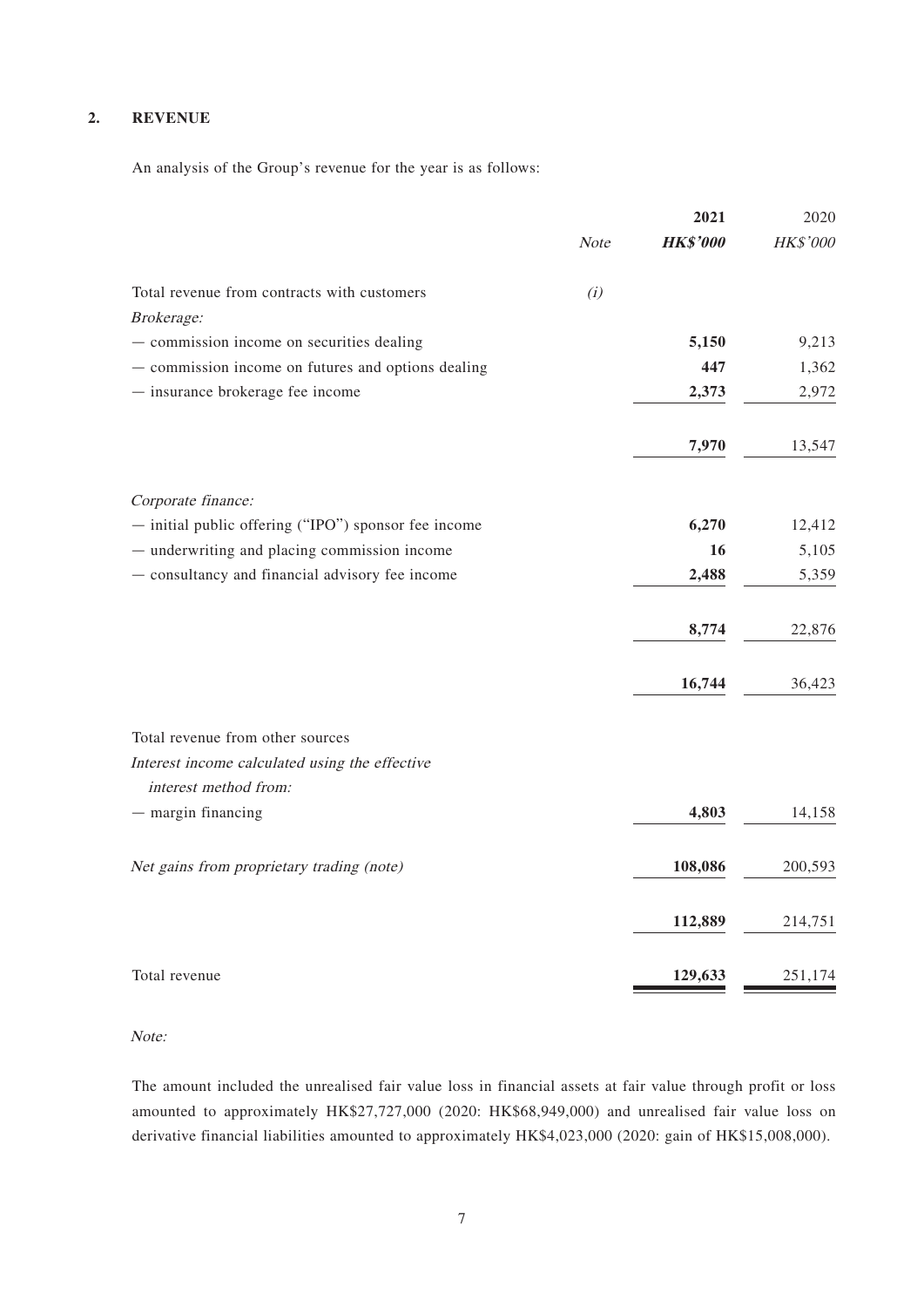#### Note:

(i) An analysis of total revenue from contracts with customers is as follows:

|                                           | 2021            | 2020            |
|-------------------------------------------|-----------------|-----------------|
|                                           | <b>HK\$'000</b> | <b>HK\$'000</b> |
| Analyse by business segment:              |                 |                 |
| <b>Brokerage</b>                          |                 |                 |
| - services transferred at a point in time | 7,970           | 13,547          |
| Corporate finance                         |                 |                 |
| - services transferred at a point in time | 16              | 10,464          |
| - services transferred over time          | 8,758           | 12,412          |
|                                           | 8,774           | 22,876          |
|                                           | 16,744          | 36,423          |
| Analyse by timing of revenue recognition: |                 |                 |
| - services transferred at a point in time | 7,986           | 24,011          |
| - services transferred over time          | 8,758           | 12,412          |
|                                           | 16,744          | 36,423          |

# **The transaction price allocated to the remaining performance obligations for contracts with customers**

As at 31 December 2021, the aggregate amount of transaction price allocated to the performance obligations that are unsatisfied (or partially unsatisfied) is approximately HK\$23,530,000 (2020: HK\$20,400,000). The amount represents revenue expected to be recognised in the future from IPO sponsor fee income contracts and consultancy and financial advisory fee income contracts.

The Group will recognise this revenue as the service is completed, which is expected to occur over the next 12-18 months (2020: next 12-18 months).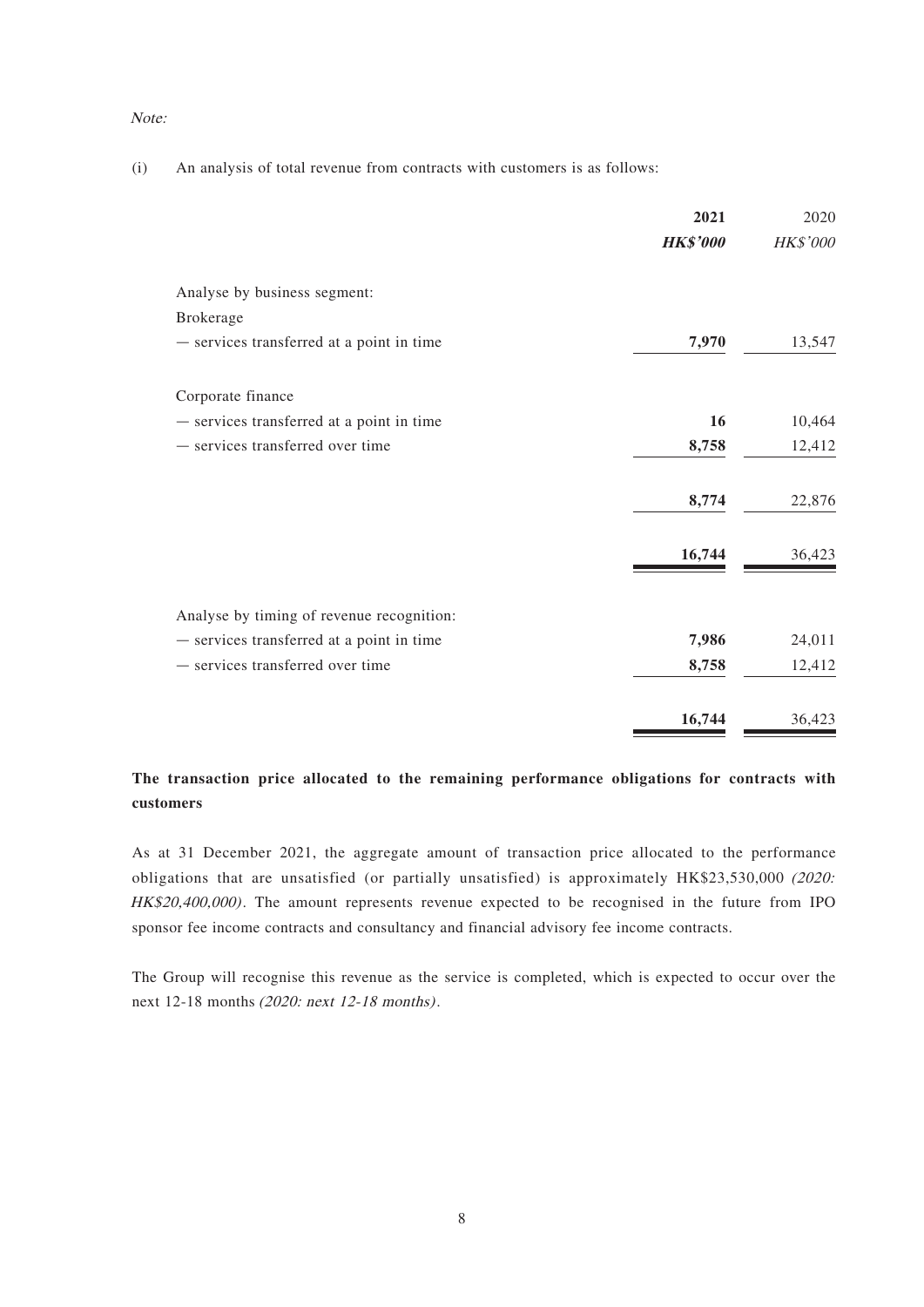#### **3. SEGMENT INFORMATION**

The Directors of the Company have been identified as the chief operating decision makers ("CODM") to evaluate the performance of operating segments based on the Group's internal reporting in respect of these segments. For the purposes of resource allocation and assessment of segment performance, the Directors of the Company monitor the results attributable to each reportable segment on the following basis:

- Segment revenue represents revenue generated from external customers; and
- Segment results represent the profit or loss incurred by each segment without allocation of central administration costs, depreciation, central finance costs, and income tax expense.

Segment assets and liabilities are not disclosed as they are not considered to be crucial for resources allocation and thereafter not being regularly provided to the CODM.

### **Reportable operating segments**

The Group's operating business are organised and managed separately, according to the nature of services provided, with each segment representing a strategic business unit that offers services which are subject to risks and returns that are different from those of the other operating segments.

The Directors of the Company consider brokerage and margin financing, corporate finance, asset management and proprietary trading are the Group's major operating segments. The principal activities of these operating segments are as follows:

| Brokerage and margin financing | Provision of brokerage services in securities, futures and options<br>and insurance products; provision of margin financing services                                                                                |
|--------------------------------|---------------------------------------------------------------------------------------------------------------------------------------------------------------------------------------------------------------------|
| Corporate finance              | Provision of underwriting and placing and consultancy and<br>financial advisory services                                                                                                                            |
| Asset management               | Provision of asset management services                                                                                                                                                                              |
| Proprietary trading            | Proprietary trading in securities, futures and options, fund<br>investments                                                                                                                                         |
| Other operations               | Other operations segment represents the operating segment<br>which does not meet the quantitative threshold for determining<br>reportable segment that have been aggregated in arriving at the<br>reporting segment |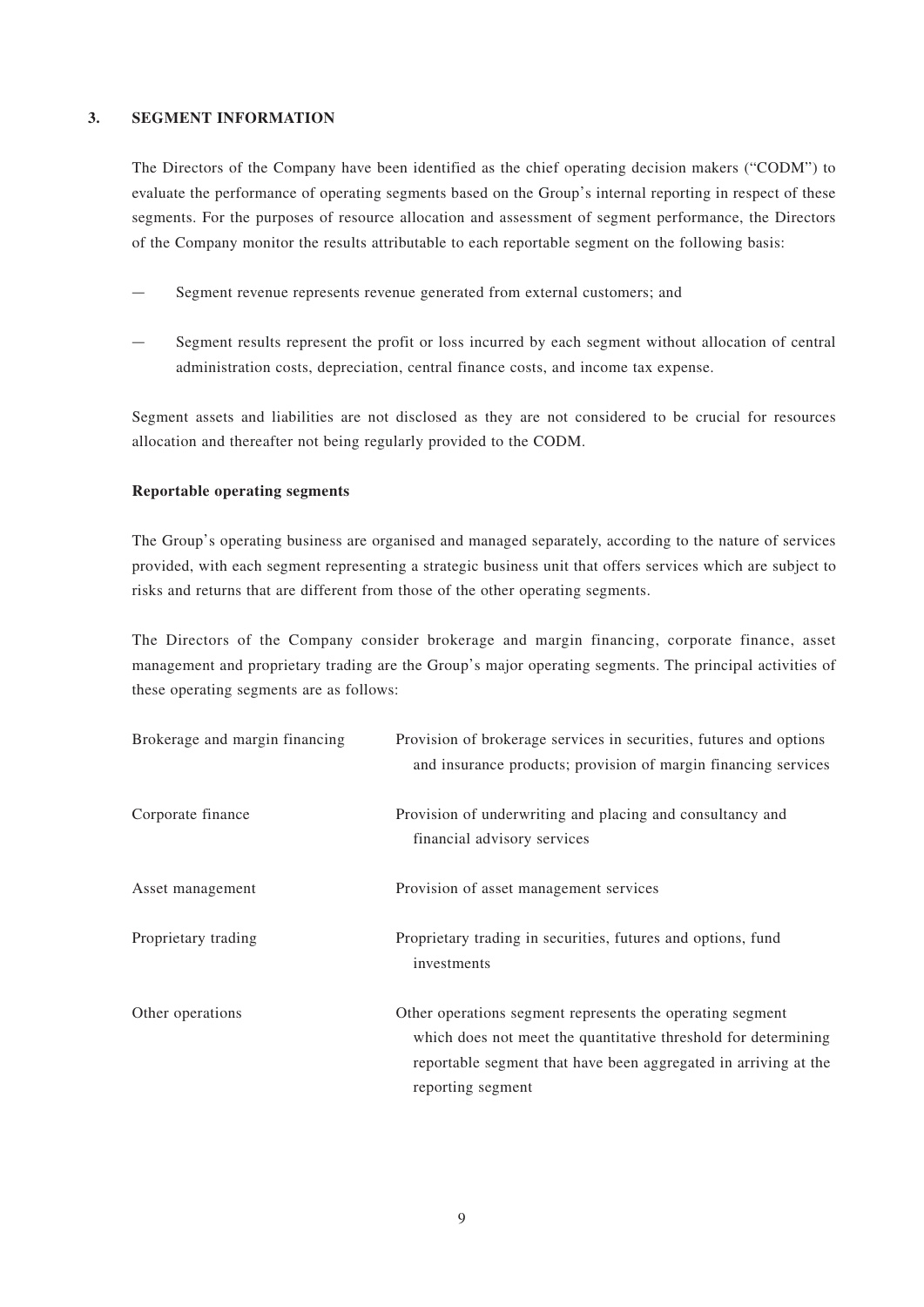|                                                                                                                                   | 2021                                                              |                                         |                                        |                                           |                                               |                                  |
|-----------------------------------------------------------------------------------------------------------------------------------|-------------------------------------------------------------------|-----------------------------------------|----------------------------------------|-------------------------------------------|-----------------------------------------------|----------------------------------|
|                                                                                                                                   | <b>Brokerage</b><br>and<br>margin<br>financing<br><b>HK\$'000</b> | Corporate<br>finance<br><b>HK\$'000</b> | Asset<br>management<br><b>HK\$'000</b> | Proprietary<br>trading<br><b>HK\$'000</b> | <b>Other</b><br>operations<br><b>HK\$'000</b> | Consolidated<br><b>HK\$'000</b>  |
| <b>Segment revenue</b><br>from external customers                                                                                 | 12,773                                                            | 8,774                                   |                                        | 108,086                                   |                                               | 129,633                          |
| Other income and gains                                                                                                            | 2,079                                                             | 1,000                                   | 749                                    | $\mathfrak{z}$                            | 1,387                                         | 5,218                            |
| Fee and commission expenses                                                                                                       | (4,023)                                                           |                                         |                                        | (7,606)                                   |                                               | (11, 629)                        |
| Finance costs                                                                                                                     | (11, 356)                                                         |                                         |                                        | (58, 693)                                 |                                               | (70, 049)                        |
| Expected credit losses on<br>financial assets, net                                                                                | (45)                                                              | (1, 456)                                |                                        |                                           |                                               | (1,501)                          |
| Other losses arising from<br>consolidation of<br>investment fund                                                                  |                                                                   |                                         |                                        | (349)                                     |                                               | (349)                            |
| Other operating expenses<br>and costs                                                                                             | (35, 852)                                                         | (22, 548)                               | (5,938)                                | (13, 885)                                 | (6,028)                                       | (84, 251)                        |
| <b>Segment results</b>                                                                                                            | (36, 424)                                                         | (14, 230)                               | (5, 189)                               | 27,556                                    | (4, 641)                                      | (32, 928)                        |
| Unallocated expenses,<br>represented central<br>administration costs<br>Depreciation of fixed assets<br>Unallocated finance costs |                                                                   |                                         |                                        |                                           |                                               | (7, 331)<br>(3,032)<br>(15, 692) |
| Loss before tax                                                                                                                   |                                                                   |                                         |                                        |                                           |                                               | (58, 983)                        |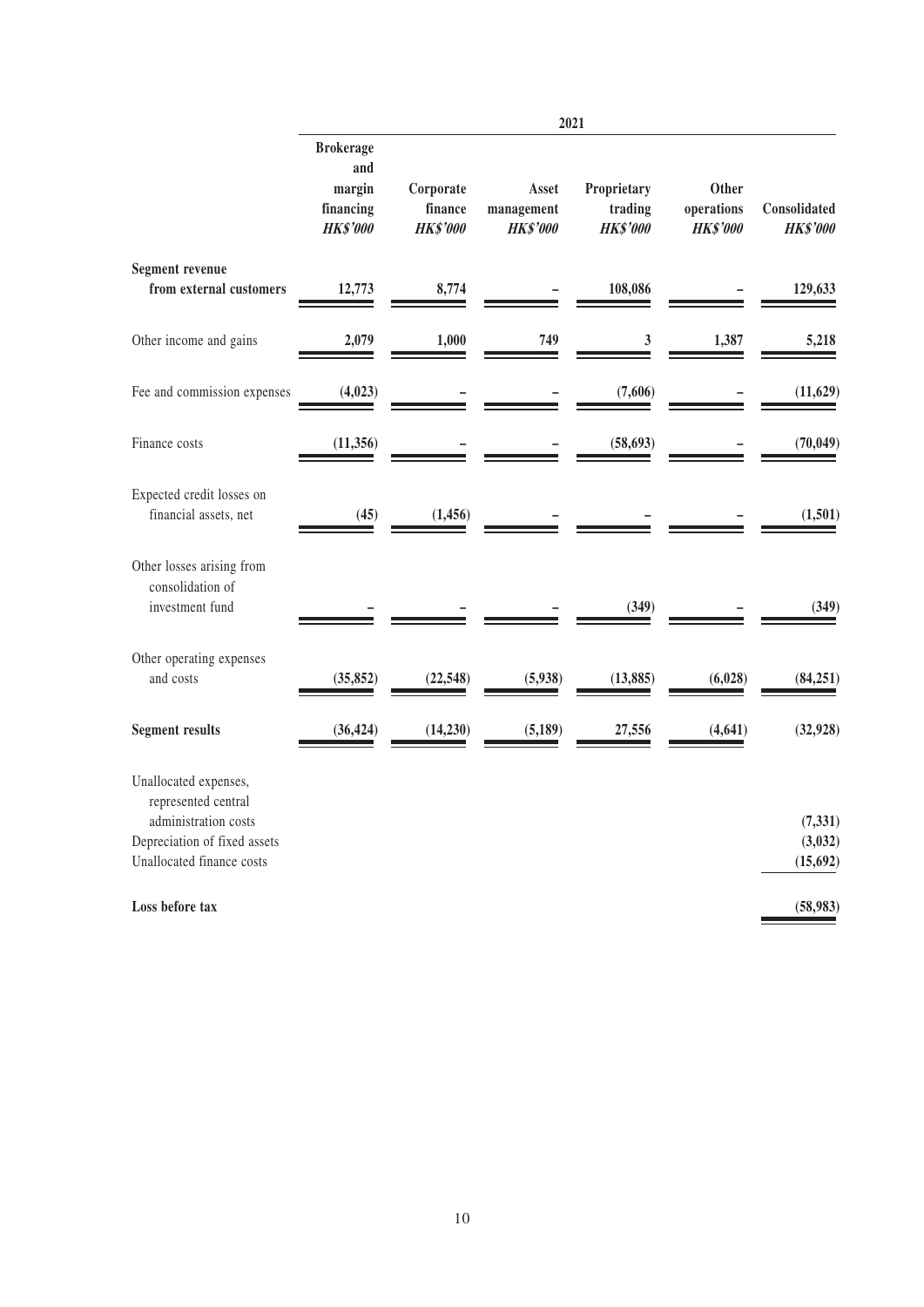|                                                                                                                                   |                                                     |                                  | 2020                            |                                    |                                 |                                   |
|-----------------------------------------------------------------------------------------------------------------------------------|-----------------------------------------------------|----------------------------------|---------------------------------|------------------------------------|---------------------------------|-----------------------------------|
|                                                                                                                                   | Brokerage<br>and<br>margin<br>financing<br>HK\$'000 | Corporate<br>finance<br>HK\$'000 | Asset<br>management<br>HK\$'000 | Proprietary<br>trading<br>HK\$'000 | Other<br>operations<br>HK\$'000 | Consolidated<br>HK\$'000          |
| <b>Segment revenue</b><br>from external customers                                                                                 | 27,705                                              | 22,876                           |                                 | 200,593                            |                                 | 251,174                           |
| Other income and gains                                                                                                            | 4,087                                               |                                  |                                 | 16                                 | 33,029                          | 37,132                            |
| Fee and commission expenses                                                                                                       | (6,311)                                             | (28)                             |                                 | (8, 496)                           |                                 | (14, 835)                         |
| Finance costs                                                                                                                     | (34, 449)                                           |                                  |                                 | (60, 120)                          |                                 | (94, 569)                         |
| Expected credit losses on<br>financial assets, net                                                                                | (147, 811)                                          | (1,475)                          |                                 |                                    |                                 | (149, 286)                        |
| Other operating expenses<br>and costs                                                                                             | (68, 825)                                           | (30, 175)                        | (873)                           | (21,071)                           | (3,516)                         | (124, 460)                        |
| <b>Segment results</b>                                                                                                            | (225, 604)                                          | (8,802)                          | (873)                           | 110,922                            | 29,513                          | (94, 844)                         |
| Unallocated expenses,<br>represented central<br>administration costs<br>Depreciation of fixed assets<br>Unallocated finance costs |                                                     |                                  |                                 |                                    |                                 | (18, 297)<br>(3,833)<br>(21, 514) |
| Loss before tax                                                                                                                   |                                                     |                                  |                                 |                                    |                                 | (138, 488)                        |

#### **Geographical information**

The geographical location of customers is based on the location at which the services were provided. During the years ended 31 December 2021 and 31 December 2020, the Group's revenue is mainly derived from customers in Hong Kong.

The geographical location of the non-current assets, other than financial instruments ("specified noncurrent assets"), is based on the physical location of the assets. The principal specified non-current assets of the Group were also located in Hong Kong. Accordingly, no analysis by geographical segment is provided.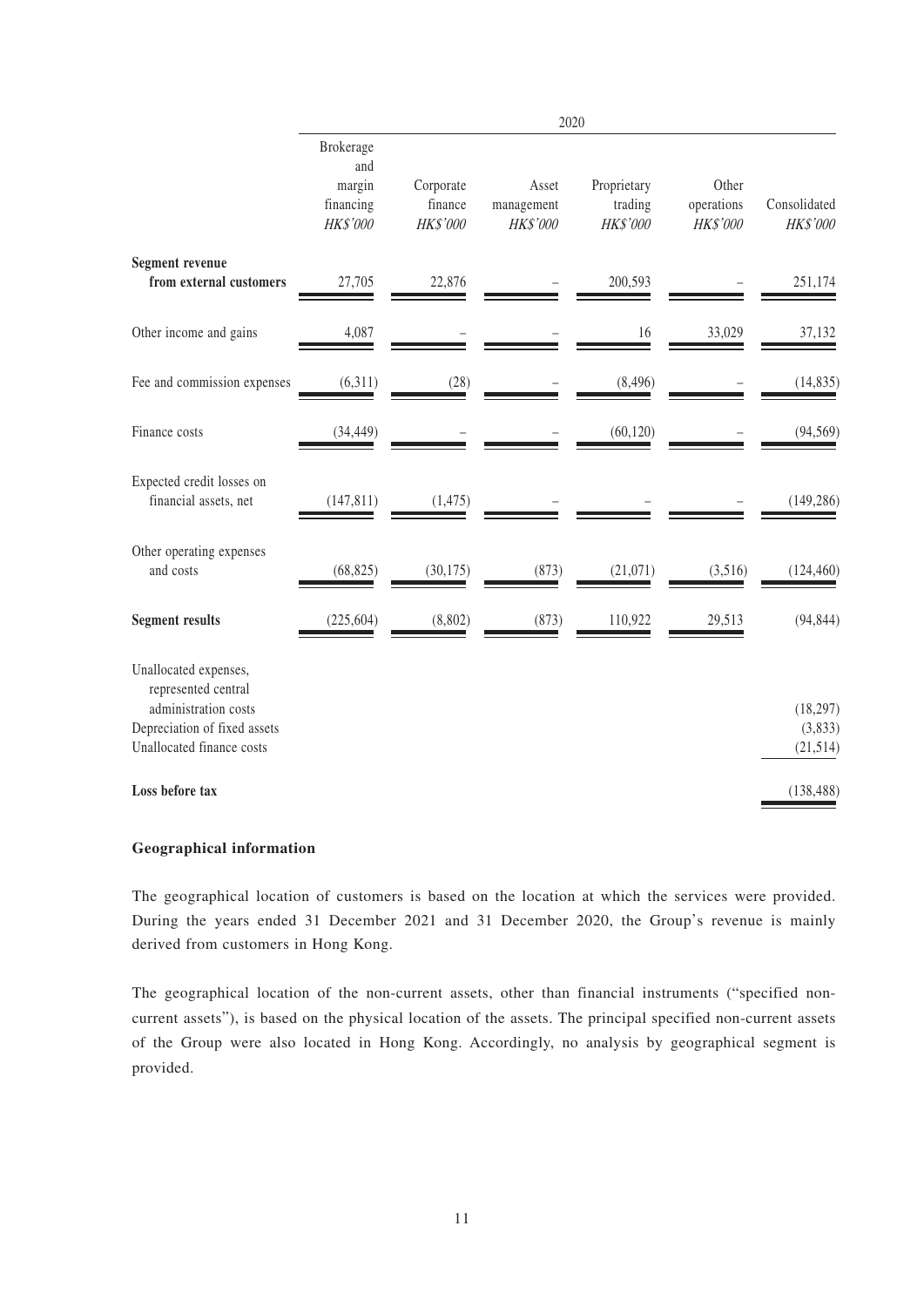#### **Major customers**

During the years ended 31 December 2021 and 31 December 2020, the following external customers contributed more than 10% of total revenue of the Group. For major customers' consideration, the total revenue of the Group excludes the net gains from proprietary trading.

|                                                    | 2021            | 2020            |
|----------------------------------------------------|-----------------|-----------------|
|                                                    | <b>HK\$'000</b> | <b>HK\$'000</b> |
| Customer A from brokerage and margin financing and |                 |                 |
| corporate finance segments                         | $N/A^*$         | 8,536           |

\* Customer A did not contribute more than 10% of total revenue of the Group during the year ended 31 December 2021.

### **4. OTHER INCOME AND GAINS**

|                            | 2021<br><b>HK\$'000</b> | 2020<br><b>HK\$'000</b> |
|----------------------------|-------------------------|-------------------------|
| Other income               |                         |                         |
| Handling income            | 1,116                   | 1,278                   |
| Other interest income      | 1,583                   | 1,996                   |
| Written-off of staff bonus | 1,000                   |                         |
| Arrangement fee income     | 428                     |                         |
| Sundry income              | 1,091                   | 72                      |
|                            | 5,218                   | 3,346                   |
| Other gains                |                         |                         |
| Exchange gains, net        |                         | 33,786                  |
|                            | 5,218                   | 37,132                  |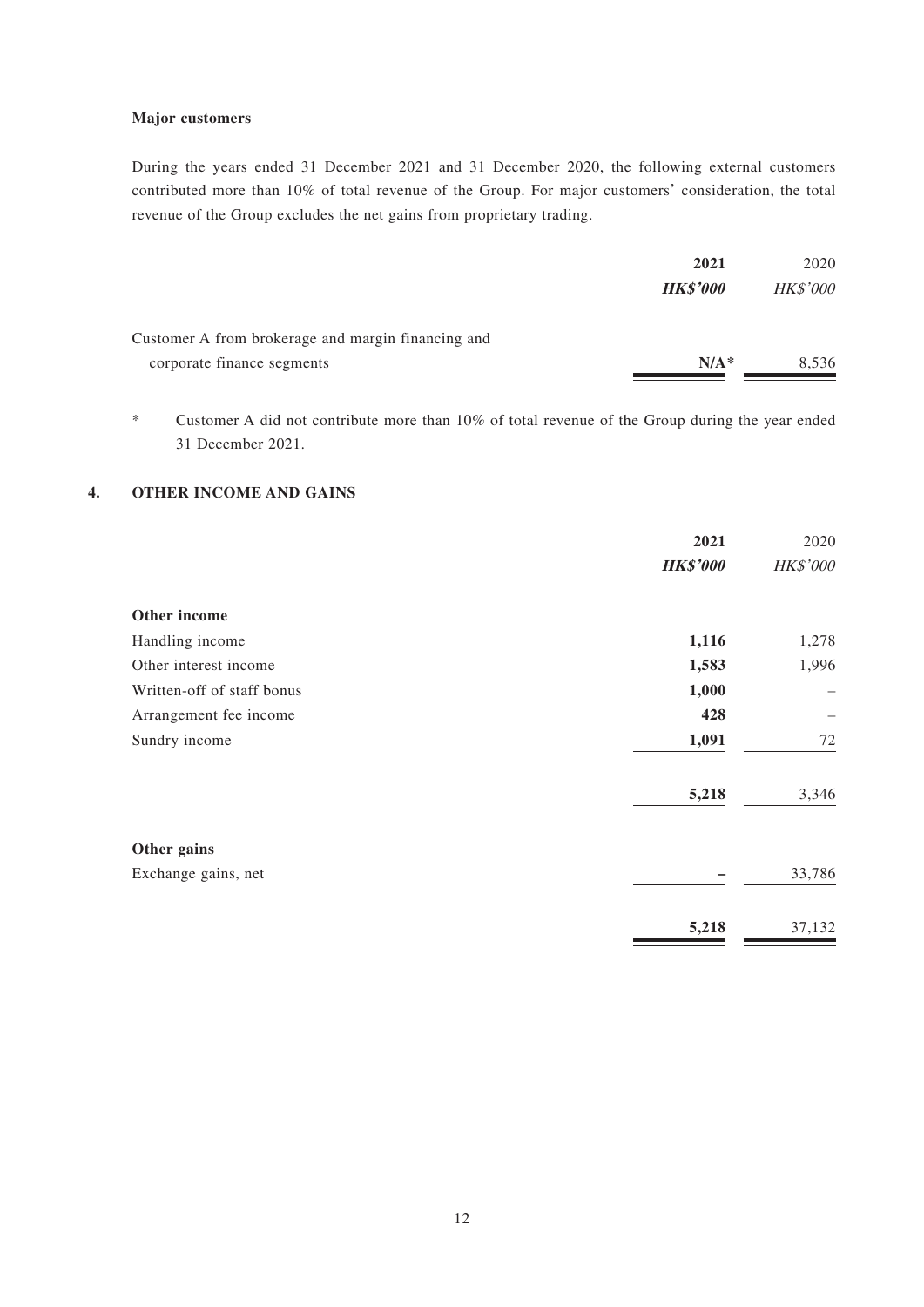### **5. LOSS BEFORE TAX**

|                                                      | 2021<br><b>HK\$'000</b> | 2020<br><b>HK\$'000</b> |
|------------------------------------------------------|-------------------------|-------------------------|
| Loss before tax is arrived at after charging:        |                         |                         |
| <b>Finance costs</b><br>(a)                          |                         |                         |
| Bank loan interest expenses                          | 208                     | 296                     |
| Bond interest expenses                               | 79,012                  | 107,073                 |
| Imputed interest expenses on bonds payable (note 11) | 3,971                   | 5,737                   |
| Interest expenses on lease liabilities               | 1,790                   | 2,807                   |
| Other interest expenses                              | 760                     | 170                     |
|                                                      | 85,741                  | 116,083                 |
| Staff costs (including directors' emoluments)<br>(b) |                         |                         |
| Contributions to retirement benefit schemes          | 1,207                   | 1,428                   |
| Salaries, commission and allowances                  | 49,031                  | 95,607                  |
|                                                      | 50,238                  | 97,035                  |
| <b>Other items</b><br>(c)                            |                         |                         |
| Auditor's remuneration                               |                         |                         |
| - Audit-related assurance services                   | 1,329                   | 2,532                   |
| - Other services                                     | 100                     | 635                     |
| Depreciation of fixed assets                         | 3,032                   | 3,833                   |
| Depreciation of right-of-use assets                  | 14,859                  | 15,010                  |
| Loss on disposal of fixed assets                     | 4                       |                         |
| Expected credit losses on financial assets, net      | 1,501                   | 149,286                 |
| Exchange loss, net                                   | 1,640                   |                         |

### **6. INCOME TAX EXPENSE**

Hong Kong profit tax has been provided at the rate of 16.5% (2020: 16.5%) on the estimated assessable profits arising in Hong Kong during the year. No provision for Hong Kong profits tax has been made since the assessable profit is wholly absorbed by tax losses brought forward.

Under the law of the PRC on Enterprise Income Tax (the "EIT Law") and Implementation Regulation of the EIT Law, the tax rate of the PRC subsidiaries is 25%. No provision for PRC income tax has been made since there were no assessable profit generated.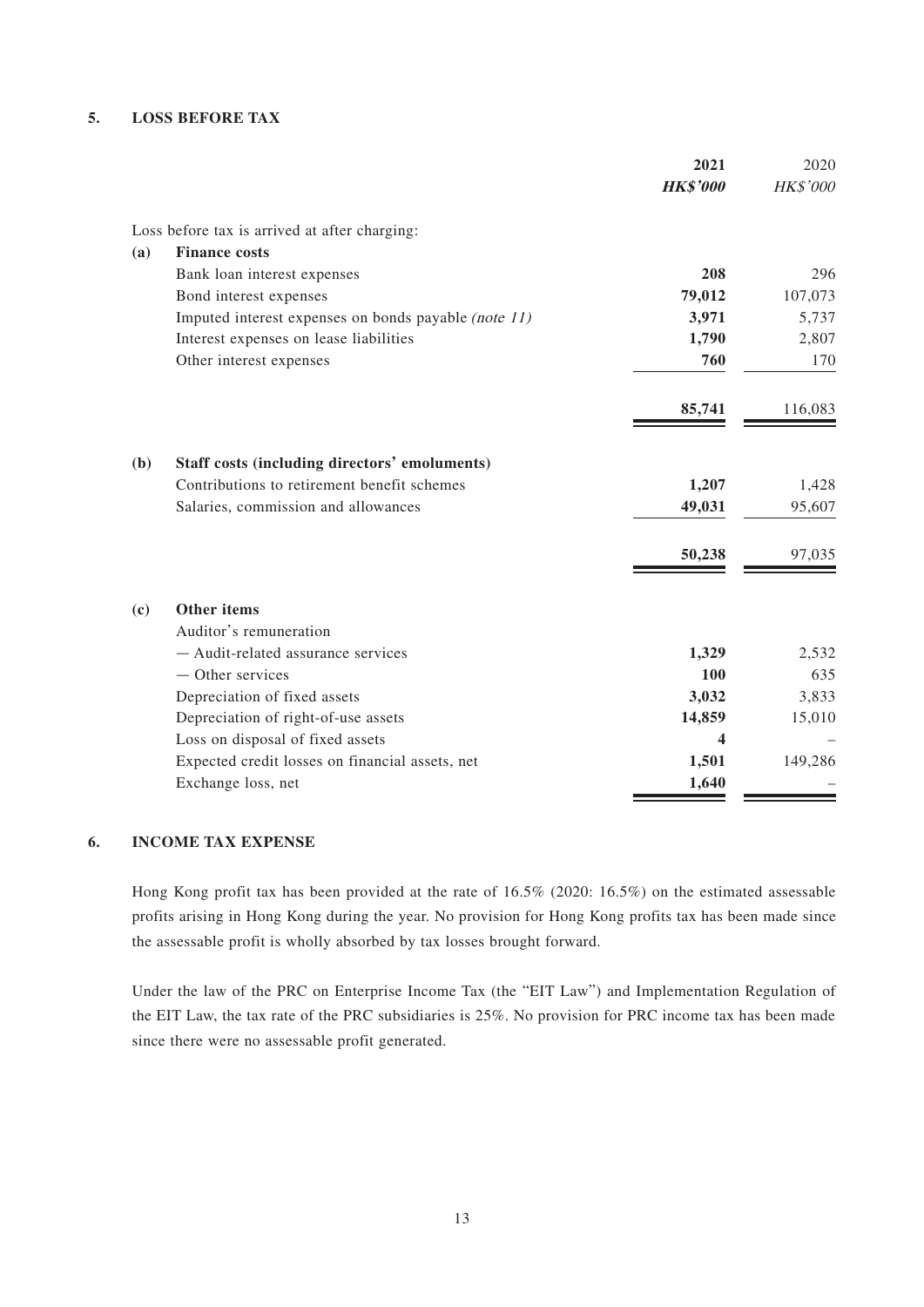### **7. LOSS PER SHARE**

The calculation of the basic and diluted loss per share is based on the loss for the year attributable to equity shareholders of the Company, and the weighted average number of ordinary shares in issue during the year.

|                                                                                                            | 2021<br><b>HK\$'000</b> | 2020<br><b>HK\$'000</b> |
|------------------------------------------------------------------------------------------------------------|-------------------------|-------------------------|
| Loss for the purpose of basic and diluted loss per share                                                   | (63,786)                | (138, 488)              |
| <b>Number of shares</b>                                                                                    | $\boldsymbol{\delta}$   | '000'                   |
| Weighted average number of ordinary shares in issue<br>for the purpose of basic and diluted loss per share | 3,661,830               | 3,661,830               |
| Basic loss per share (HK cents)                                                                            | (1.742)                 | (3.782)                 |
| Diluted loss per share (HK cents)                                                                          | (1.742)                 | (3.782)                 |

Note:

There were no dilutive potential ordinary shares outstanding during the years ended 31 December 2021 and 31 December 2020. Accordingly, the diluted loss per share for the respective years are the same as basic loss per share.

### **Dividends**

No dividend was paid or proposed during the year ended 31 December 2021, nor has any dividend been proposed since the end of the reporting period (2020: HK\$nil).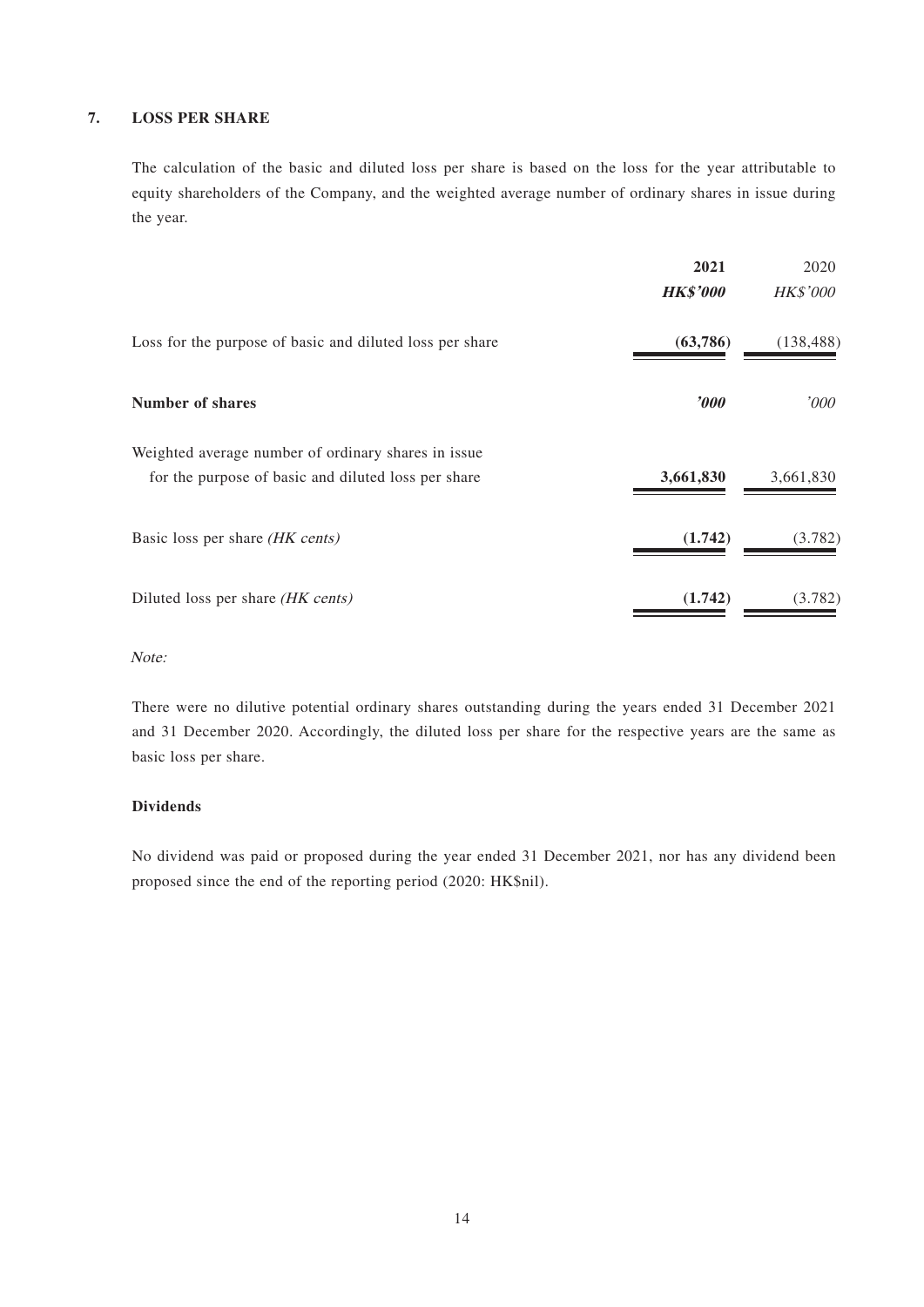### **8. RIGHT-OF-USE ASSETS AND LEASE LIABILITIES**

### **The Group as a lessee**

The Group has lease contracts for properties used in its operations. Leases of properties generally have lease terms between 1 and 3 years. Generally, the Group is restricted from assigning and subleasing the leased assets outside the Group.

#### **Right-of-use assets:**

The net carrying amounts of the Group's right-of-use assets and the movements during the year are as follows:

|                                           | <b>Properties</b><br><b>HK\$'000</b> |
|-------------------------------------------|--------------------------------------|
| As at 1 January 2020                      | 43,564                               |
| Depreciation charge                       | (15,010)                             |
| As at 31 December 2020 and 1 January 2021 | 28,554                               |
| Additions                                 | 1,206                                |
| Depreciation charge                       | (14, 859)                            |
| As at 31 December 2021                    | 14,901                               |

Additions to the right-of-use assets for the year ended 31 December 2021 amounted to approximately HK\$1,206,000 due to a new lease of building.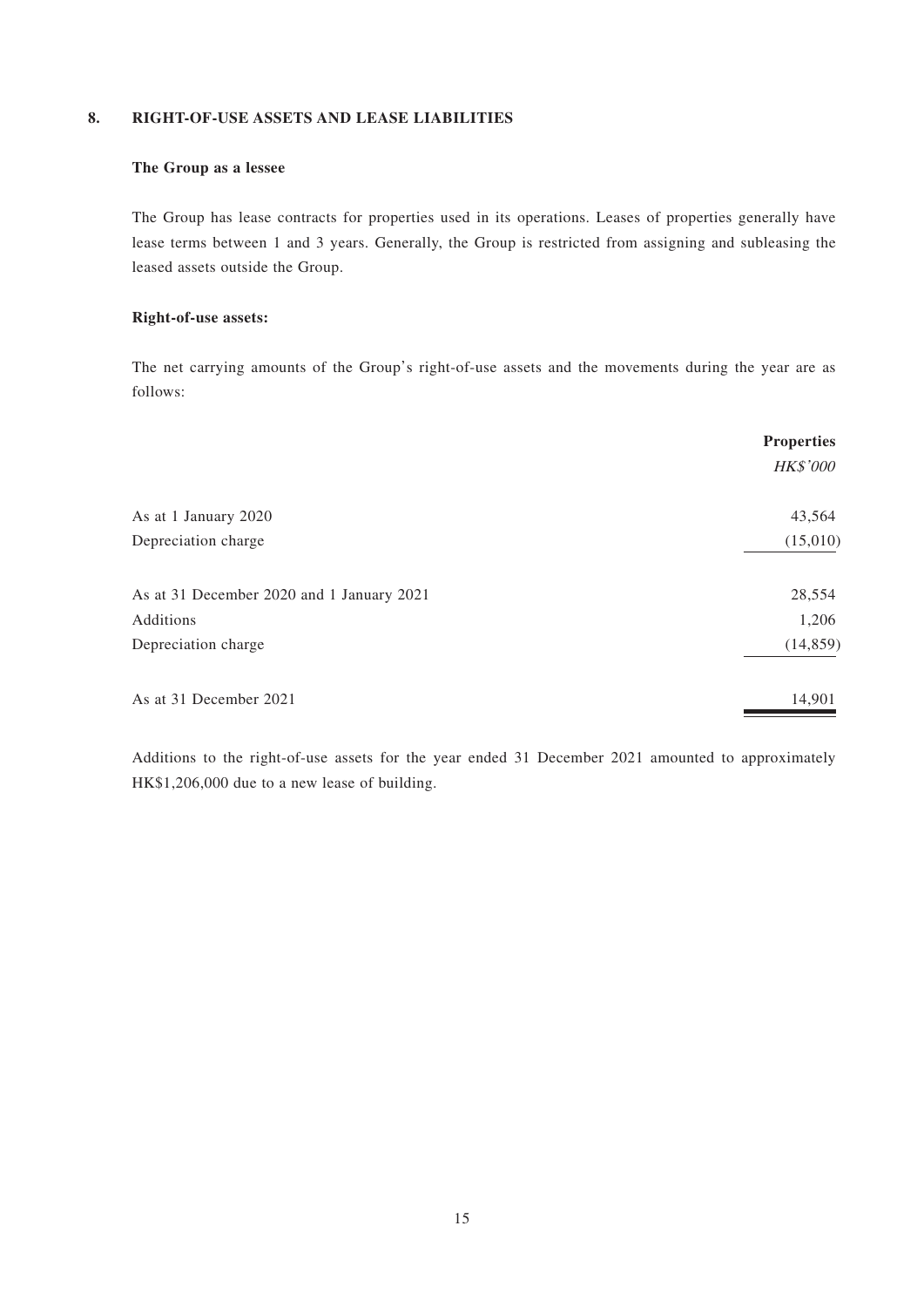### **Lease liabilities:**

The carrying amounts of the Group's lease liabilities are as follows:

|                                     | 2021            | 2020     |
|-------------------------------------|-----------------|----------|
|                                     | <b>HK\$'000</b> | HK\$'000 |
| Non-current                         | 156             | 17,208   |
| Current                             | 17,817          | 15,268   |
|                                     | 17,973          | 32,476   |
|                                     | 2021            | 2020     |
|                                     | <b>HK\$'000</b> | HK\$'000 |
| Within one year                     | 17,817          | 15,268   |
| After one year but within two years | 156             | 17,208   |
|                                     | 17,973          | 32,476   |

During the year ended 31 December 2021, the Group entered into a new lease agreement in respect of renting building and recognised lease liabilities amounted approximately HK\$1,206,000. All the leases payment are fixed payments.

The following are the amounts recognised in profit or loss:

|                                                | 2021            | 2020            |
|------------------------------------------------|-----------------|-----------------|
|                                                | <b>HK\$'000</b> | <b>HK\$'000</b> |
| Depreciation expense of right-of-use assets    | 14,859          | 15,010          |
| Interest expense on lease liabilities          | 1,790           | 2,807           |
| Expense relating to short-term leases          | 38              |                 |
| Expense relating to leases of low-value assets | <b>180</b>      | 190             |
| Total amount recognised in profit or loss      | 16,867          | 18,007          |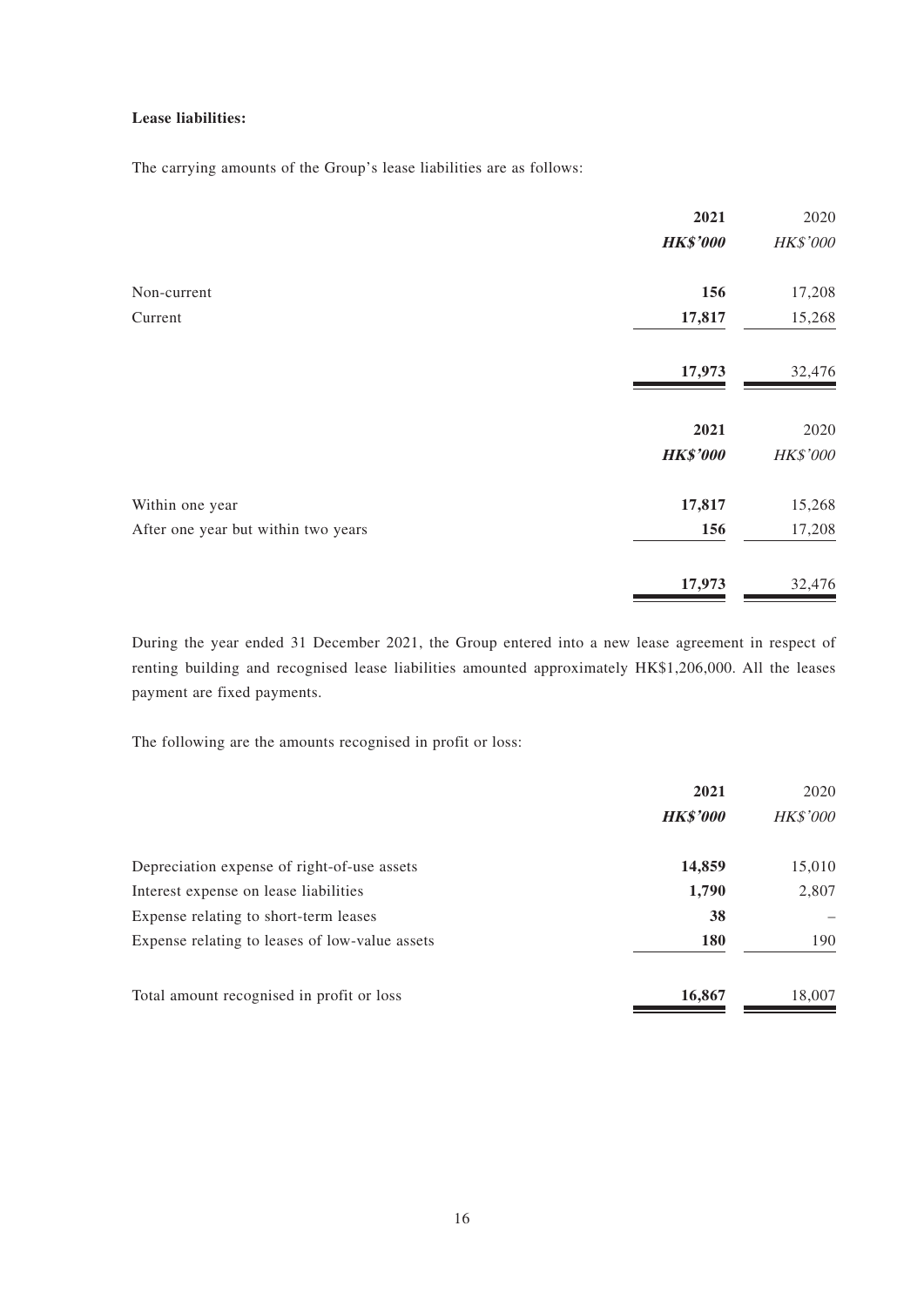### **9. FINANCIAL ASSETS AT FAIR VALUE THROUGH PROFIT OR LOSS**

|                                                |              | 2021            | 2020      |
|------------------------------------------------|--------------|-----------------|-----------|
|                                                | <b>Notes</b> | <b>HK\$'000</b> | HK\$'000  |
| Financial assets mandatorily measured at FVTPL |              |                 |           |
| Equity securities                              |              |                 |           |
| - Listed in Hong Kong                          | (i)          | 730,457         | 917,656   |
| - Listed outside Hong Kong                     | (i)          | 131,976         | 333,048   |
|                                                |              | 862,433         | 1,250,704 |
| Debt securities                                |              |                 |           |
| - Listed in Hong Kong                          | (ii)         | 272,627         | 70,866    |
| - Listed outside Hong Kong                     | (ii)         | 60,957          | 38,083    |
|                                                |              | 333,584         | 108,949   |
| Unlisted fund investments                      | (iii)        | 31,512          | 31,508    |
|                                                |              | 1,227,529       | 1,391,161 |

#### Notes:

- (i) Fair values of the listed equity securities are determined with reference to quoted active market bid price on the respective stock exchanges at the end of each reporting period.
- (ii) For the debt securities, the fair values are determined with reference to the quoted price provided by brokers/financial institutions.
- (iii) For the unlisted fund investments, the fair values are determined by their net assets values quoted by the relevant investment trusts with reference to the underlying assets (mainly listed securities) of the fund.
- (iv) The Group has not pledged any equity securities, debt securities and fund investment as at 31 December 2021 to any bank as collateral for the facilities granted (31 December 2020: Nil).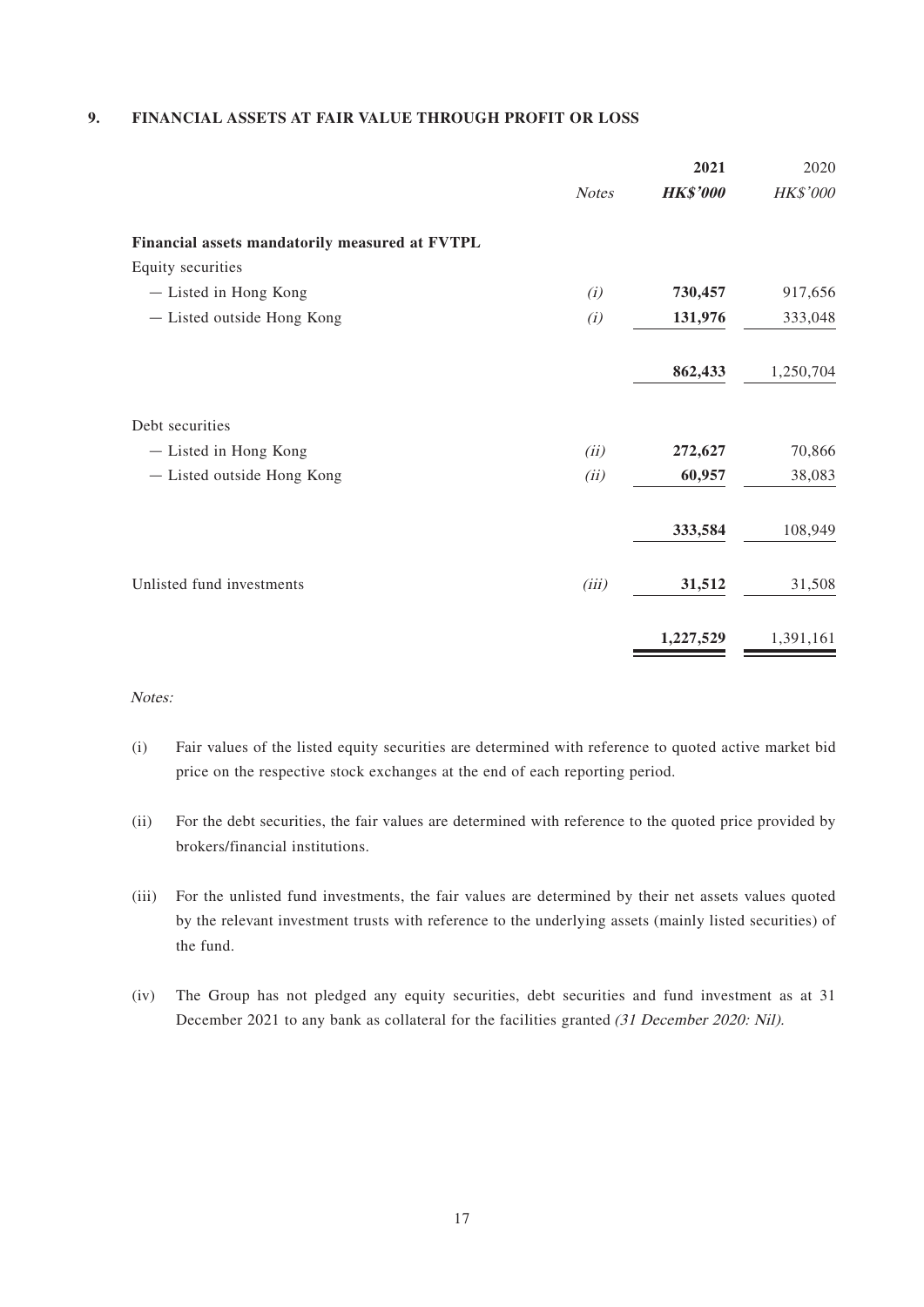### **10. ACCOUNTS RECEIVABLE**

|                                                         |              | 2021            | 2020            |
|---------------------------------------------------------|--------------|-----------------|-----------------|
|                                                         | <b>Notes</b> | <b>HK\$'000</b> | <b>HK\$'000</b> |
| Accounts receivable arising from the ordinary course of |              |                 |                 |
| business of brokerage services in securities and        |              |                 |                 |
| futures and options contracts:                          |              |                 |                 |
| $-$ securities margin clients                           | (a)          | 579,384         | 624,053         |
| - securities cash clients                               | (b)          | 720             | 7,798           |
| $-$ securities subscription clients                     | (b)          |                 | 20,966          |
| - securities and options clearing houses and brokers    | (b)          | 24,343          | 58,322          |
| - futures clients                                       | (b)          |                 | 3               |
| Accounts receivable arising from proprietary trading    | (b)          | 135,783         |                 |
| Accounts receivable arising from the provision of       |              |                 |                 |
| corporate finance advisory services                     | (b)          | 5,542           | 4,171           |
|                                                         |              | 745,772         | 715,313         |
| Less: impairment                                        |              | (539, 917)      | (539, 013)      |
|                                                         |              | 205,855         | 176,300         |

As at 31 December 2021, the gross amount of accounts receivable arising from contracts with customers amounted to approximately HK\$5,542,000 (2020: HK\$4,171,000).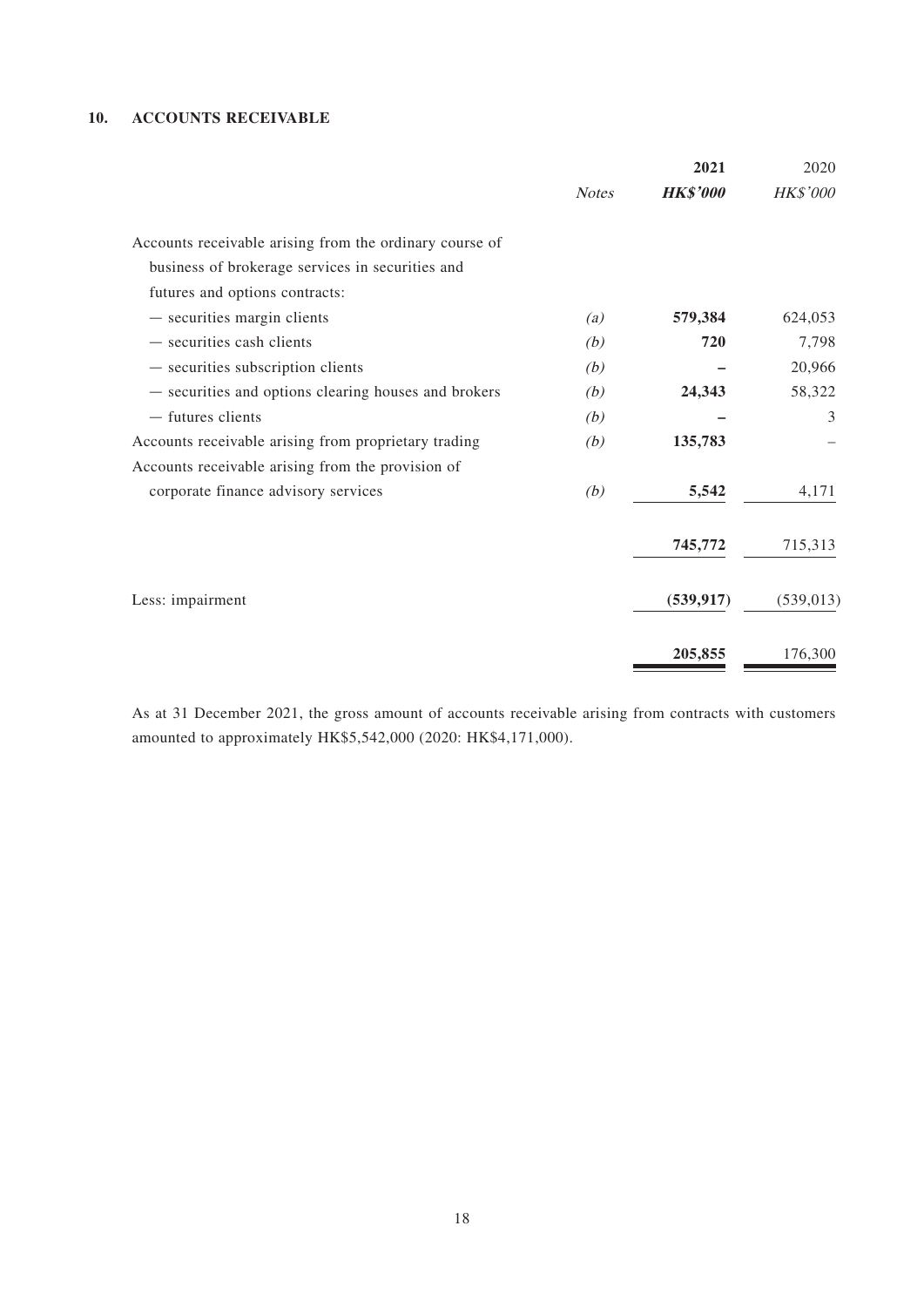#### Notes:

#### **(a) Analysis on accounts receivable from securities margin clients**

(i) The carrying amount of accounts receivable arising from the ordinary course of business of brokerage services in securities margin clients, net of impairment of the Group was as follows:

|                                                         | 2021<br><b>HK\$'000</b> | 2020<br><b>HK\$'000</b> |
|---------------------------------------------------------|-------------------------|-------------------------|
| Accounts receivable arising from the ordinary course of |                         |                         |
| business of brokerage services in securities:           |                         |                         |
| - Securities margin clients                             | 579,384                 | 624,053                 |
| Less: Impairment                                        |                         |                         |
| $-$ Stage 1                                             |                         |                         |
| $-$ Stage 2                                             |                         |                         |
| $-$ Stage 3                                             | (536, 389)              | (536, 381)              |
|                                                         | 42,995                  | 87,672                  |

Accounts receivable arising from securities margin clients are secured by their pledged securities, repayable on demand and bear interests at commercial rates. Credits are extended to securities margin clients subject to the marginable value of the listed securities pledged with the Group. The margin ratios are reviewed and determined periodically. At the end of the reporting period, fair value of marketable securities pledged by securities margin clients was approximately HK\$404,177,000 (2020: HK\$263,218,000).

No ageing analysis is disclosed as in the opinion of the Directors of the Company as the ageing analysis does not give additional value in view of the nature of broking business.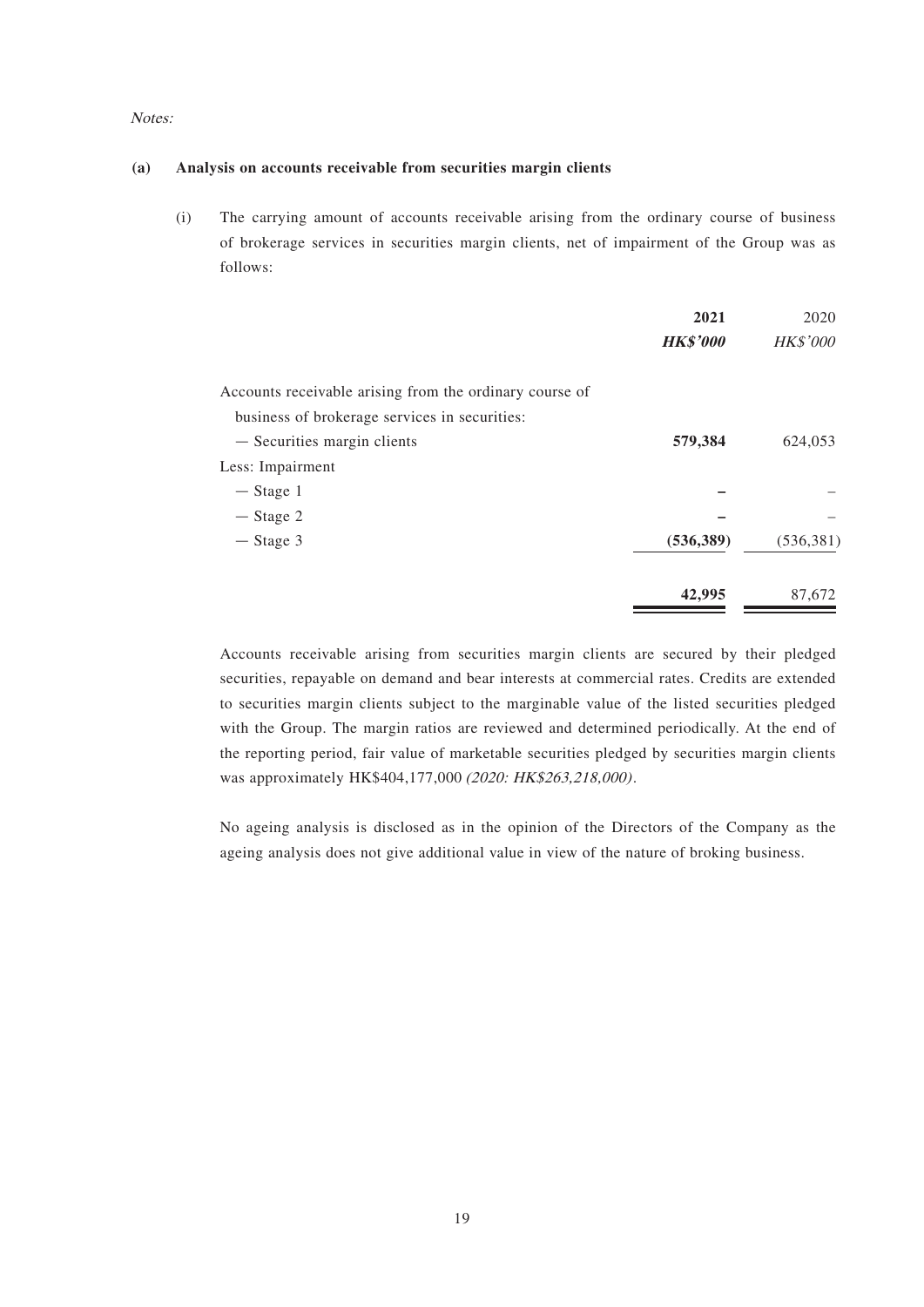(ii) Accounts receivable arising from the ordinary course of business of brokerage services in securities margin clients of the Group are internally classified into the following categories:

| Excellent | $\mathbb{R}^{\mathbb{Z}}$ | Margin obligations are expected to be met and exposures are<br>fully secured by collaterals, which demonstrate good loan-to-<br>collaterals' value ratios ("LTVs"). Repayment of interest and<br>principal is not in doubt. |
|-----------|---------------------------|-----------------------------------------------------------------------------------------------------------------------------------------------------------------------------------------------------------------------------|
| Good      | $\mathbb{R}^{\mathbb{Z}}$ | Margin obligations are expected to be met and exposures are<br>fully secured by collaterals, but LTVs are higher than the<br>excellent grade exposures. Repayment of interest and principal<br>is not in doubt.             |

Non-performing : Exposures where some losses of principal or interest may be possible after taking into account of the realisable value of the underlying collaterals.

Individually impaired : Exposures where default events have occurred and individual impairment assessments are made to determine the impairment allowances.

The following is the analysis of the gross carrying amount of the accounts receivable arising from securities margin clients as at 31 December 2021 and 2020 by the Group's internal credit rating and year end classification:

#### **2021**

|                       |                 | <b>Lifetime ECL</b> | <b>Lifetime ECL</b> |                 |
|-----------------------|-----------------|---------------------|---------------------|-----------------|
|                       | 12-month        | not credit-         | credit-             |                 |
|                       | <b>ECL</b>      | impaired            | impaired            | <b>Total</b>    |
|                       | (Stage 1)       | (Stage 2)           | (Stage 3)           |                 |
|                       | <b>HK\$'000</b> | <b>HK\$'000</b>     | <b>HK\$'000</b>     | <b>HK\$'000</b> |
| Internal rating grade |                 |                     |                     |                 |
| Excellent             | 42,885          |                     |                     | 42,885          |
| Good                  |                 |                     |                     |                 |
| Non-performing        |                 | 73                  |                     | 73              |
| Individually impaired |                 |                     | 536,426             | 536,426         |
|                       | 42,885          | 73                  | 536,426             | 579,384         |

At 31 December 2021, for the gross receivables of stage 3 securities margin clients, fair value of marketable securities pledged was approximately HK\$64,000.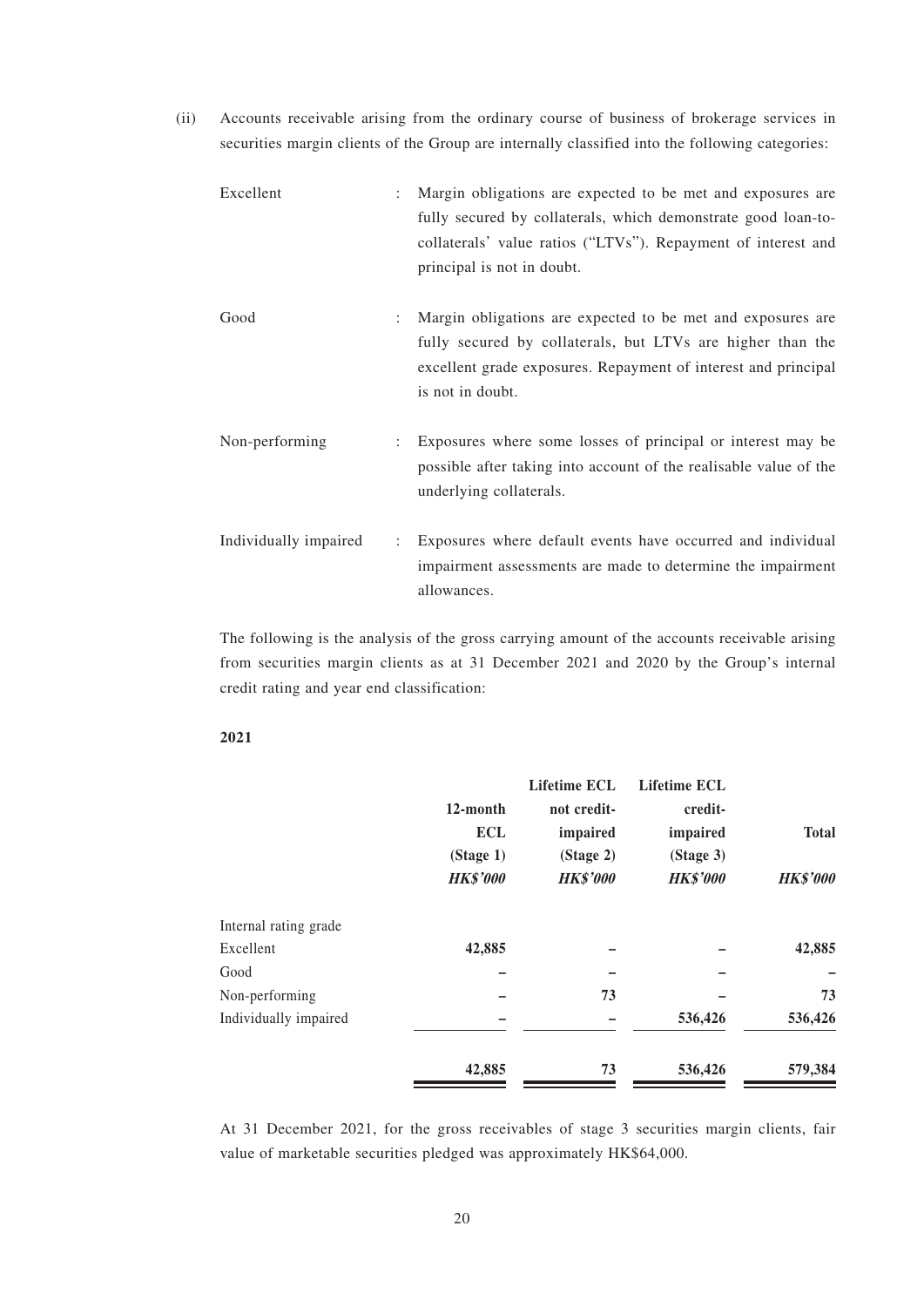|                       |                 | Lifetime ECL    | Lifetime ECL |                 |
|-----------------------|-----------------|-----------------|--------------|-----------------|
|                       | 12-month        | not credit-     | credit-      |                 |
|                       | <b>ECL</b>      | impaired        | impaired     | Total           |
|                       | (Stage 1)       | (Stage 2)       | (Stage 3)    |                 |
|                       | <b>HK\$'000</b> | <b>HK\$'000</b> | HK\$'000     | <b>HK\$'000</b> |
| Internal rating grade |                 |                 |              |                 |
| Excellent             | 85,189          |                 |              | 85,189          |
| Good                  |                 |                 |              |                 |
| Non-performing        |                 | 6               |              | 6               |
| Individually impaired |                 |                 | 538,858      | 538,858         |
|                       | 85,189          | 6               | 538,858      | 624,053         |

At 31 December 2020, for the gross receivables of stage 3 securities margin clients, fair value of marketable securities pledged was HK\$Nil.

(iii) The movements in the impairment of accounts receivable arising from the ordinary course of business of brokerage services in securities margin clients were as follows:

|                              |                 | Lifetime ECL    | <b>Lifetime ECL</b> |                 |
|------------------------------|-----------------|-----------------|---------------------|-----------------|
|                              | 12-month        | not credit-     | credit-             |                 |
|                              | <b>ECL</b>      | impaired        | impaired            | <b>Total</b>    |
|                              | (Stage 1)       | (Stage 2)       | (Stage 3)           |                 |
|                              | <b>HK\$'000</b> | <b>HK\$'000</b> | <b>HK\$'000</b>     | <b>HK\$'000</b> |
| As at 1 January 2020         |                 |                 | 387,498             | 387,498         |
| New assets originated (Note) |                 |                 | 4,646               | 4,646           |
| Charged to profit or loss    |                 |                 | 144,237             | 144,237         |
| As at 31 December 2020 and   |                 |                 |                     |                 |
| <b>1 January 2021</b>        |                 |                 | 536,381             | 536,381         |
| Charged to profit or loss    |                 |                 | 8                   | 8               |
| As at 31 December 2021       |                 |                 | 536,389             | 536,389         |

Note: During the year ended 31 December 2020, new origination of securities margin clients with gross amount of HK\$4,646,000 were transferred from stage 1 and classified under stage 3. This results in an increase in loss allowance of HK\$4,646,000 as at year end.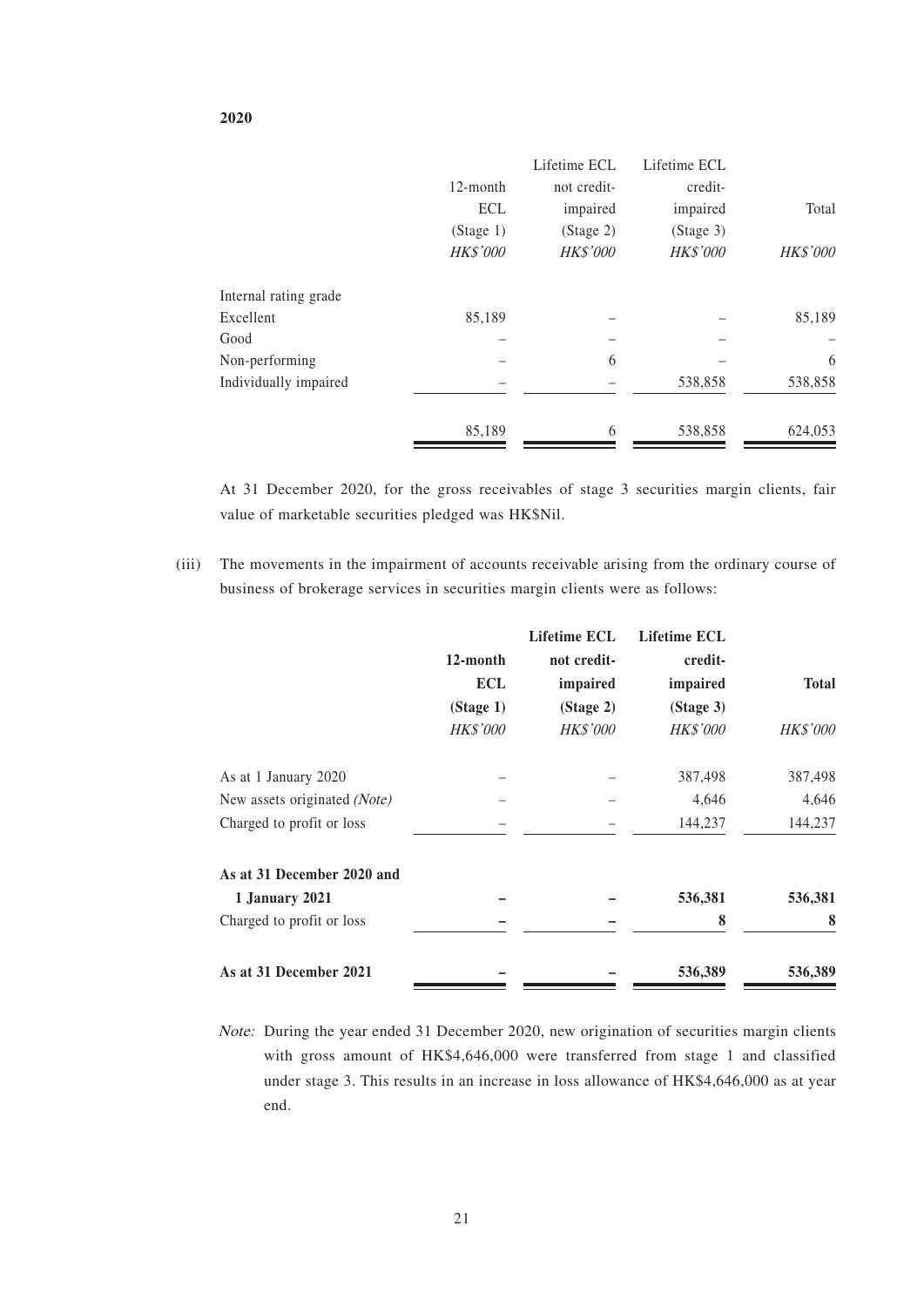#### **(b) Analysis on accounts receivable arising from other than securities margin clients**

i. The carrying amounts of accounts receivable arising from the ordinary course of business of brokerage services in securities and futures and options contract other than securities margin clients of the Group are as follows:

|                                               |              | 2021            | 2020            |
|-----------------------------------------------|--------------|-----------------|-----------------|
|                                               | <b>Notes</b> | <b>HK\$'000</b> | <b>HK\$'000</b> |
| Accounts receivable arising from the ordinary |              |                 |                 |
| course of business of brokerage services in   |              |                 |                 |
| securities and futures and options contracts: |              |                 |                 |
| - securities cash clients                     | (1)          | 720             | 7,798           |
| - securities subscription clients             | (2)          |                 | 20,966          |
| - securities and options clearing             |              |                 |                 |
| houses and brokers                            | (3)          | 24,343          | 58,322          |
| - futures clients                             |              |                 | 3               |
| Accounts receivable arising from proprietary  |              |                 |                 |
| trading                                       |              | 135,783         |                 |
| Accounts receivable arising from              |              |                 |                 |
| the provision of corporate finance            |              |                 |                 |
| advisory services                             | (4)          | 5,542           | 4,171           |
|                                               |              | 166,388         | 91,260          |
| Less: impairment                              | (5)          | (3,528)         | (2,632)         |
|                                               |              | 162,860         | 88,628          |

- (1) Accounts receivable arising from cash clients arising from the business of dealing in securities are repayable on demand after settlement date. Overdue accounts receivable are repayable on demand and charged interests at commercial rates. The normal settlement terms of accounts receivable arising from the ordinary course of business of broking in securities and futures contracts are one to three days after trade date. No ageing analysis is disclosed as in the opinion of the Directors of the Company as the ageing analysis does not give additional value in view of the nature of broking business.
- (2) At the end of the prior reporting period, accounts receivable arising from securities subscription clients were not yet due and were required to be settled on the allotment date determined under the relevant market practices or exchange rules.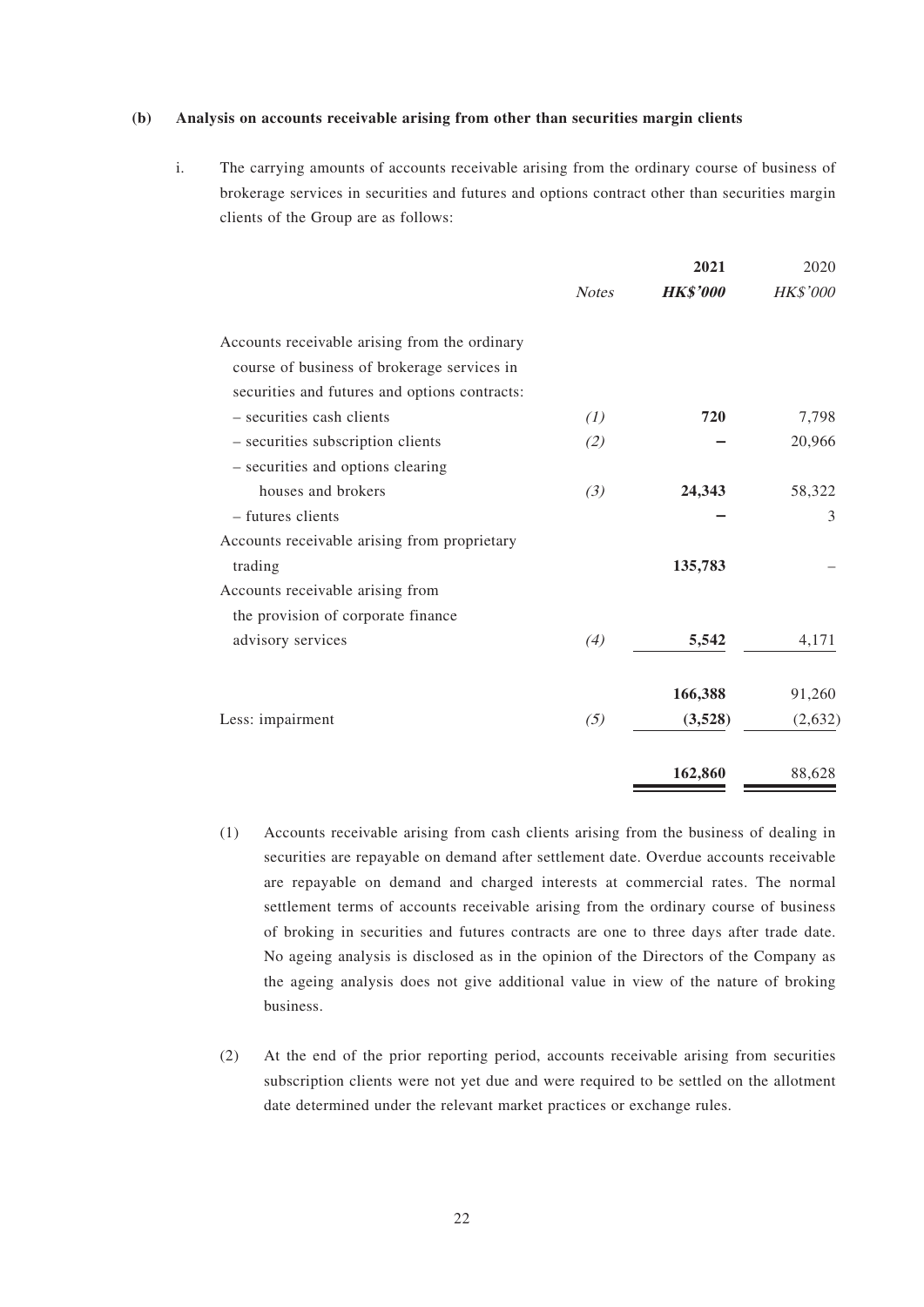(3) The Group maintains margin deposits with the options clearing house in respect of clients' monies in the ordinary course of business of option broking. At the end of the reporting period, clients' monies deposits maintained in The SEHK Option Clearing House Limited not otherwise dealt with in the consolidated financial results amounted to HK\$Nil (2020: HK\$1,076,000).

At the end of the reporting period, accounts receivable from securities and options clearing houses and brokers were not overdue. As at 31 December 2021, included in amount receivable arising from the ordinary course of securities and options clearing houses and brokers was a net receivable from Hong Kong Securities Clearing Company Limited ("HKSCC") of HK\$20,351,000 (2020: HK\$5,303,000), with legally enforceable right to set off the corresponding receivable and payable balances.

(4) At the end of the reporting period, the ageing analysis of accounts receivable net of impairment arising from the provision of corporate finance advisory services, based on the invoice date which approximates the respective revenue recognition dates, was as follows:

|                | 2021<br><b>HK\$'000</b> | 2020<br>HK\$'000 |
|----------------|-------------------------|------------------|
| Current        | 619                     | 670              |
| Overdue:       |                         |                  |
| Within 30 days | 1,316                   | 885              |
| $31-90$ days   | 105                     | 86               |
| 91-180 days    | 138                     | 25               |
|                | 2,178                   | 1,666            |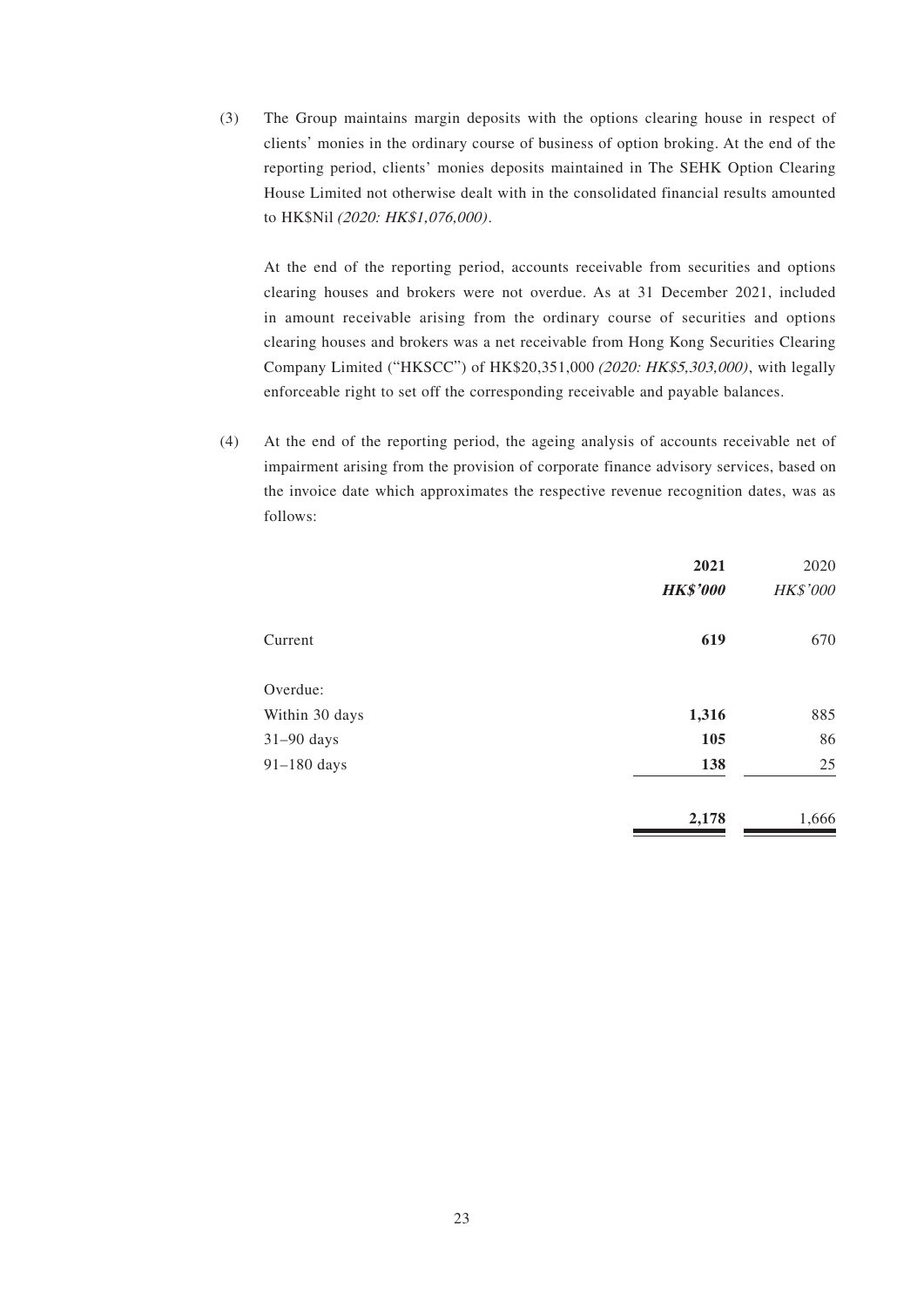(5) The movements in the impairment allowance of accounts receivable other than securities margin clients were as follows:

|                             |            | <b>Lifetime ECL</b> | Lifetime ECL | Lifetime ECL |                 |
|-----------------------------|------------|---------------------|--------------|--------------|-----------------|
|                             | 12-month   | not credit-         | credit-      | simplified   |                 |
|                             | <b>ECL</b> | impaired            | impaired     | approach     | <b>Total</b>    |
|                             | (Stage 1)  | (Stage 2)           | (Stage 3)    |              |                 |
|                             | HK\$'000   | <b>HK\$'000</b>     | HK\$'000     | HK\$'000     | <b>HK\$'000</b> |
| As at 1 January 2020        |            |                     | 89           | 3,320        | 3,409           |
| Charged to profit or loss   |            |                     |              |              |                 |
| (note 1)                    |            |                     | 38           | 1,475        | 1,513           |
| Amount written off (note 2) |            |                     |              | (2,290)      | (2,290)         |
| As at 31 December 2020      |            |                     |              |              |                 |
| and 1 January 2021          |            |                     | 127          | 2,505        | 2,632           |
| Charged to profit or loss   |            |                     |              |              |                 |
| (note 1)                    |            |                     | 37           | 1,456        | 1,493           |
| Amount written off (note 2) |            |                     |              | (597)        | (597)           |
| As at 31 December 2021      |            |                     | 164          | 3,364        | 3,528           |

Notes:

- 1. During the year ended 31 December 2021, new origination of account receivables arising from the provision of corporate finance advisory services with gross amount of HK\$3,433,000 (2020: HK\$2,241,000) resulted in an increase in loss allowance of HK\$1,356,000 (2020: HK\$701,000).
- 2. During the year ended 31 December 2021, accounts receivable amounted to approximately HK\$597,000 (2020: HK\$2,290,000) were written off. The Group writes off amounts receivable when there is information indicating that the debtor is in severe financial difficulty and there is no realistic prospect of recovery.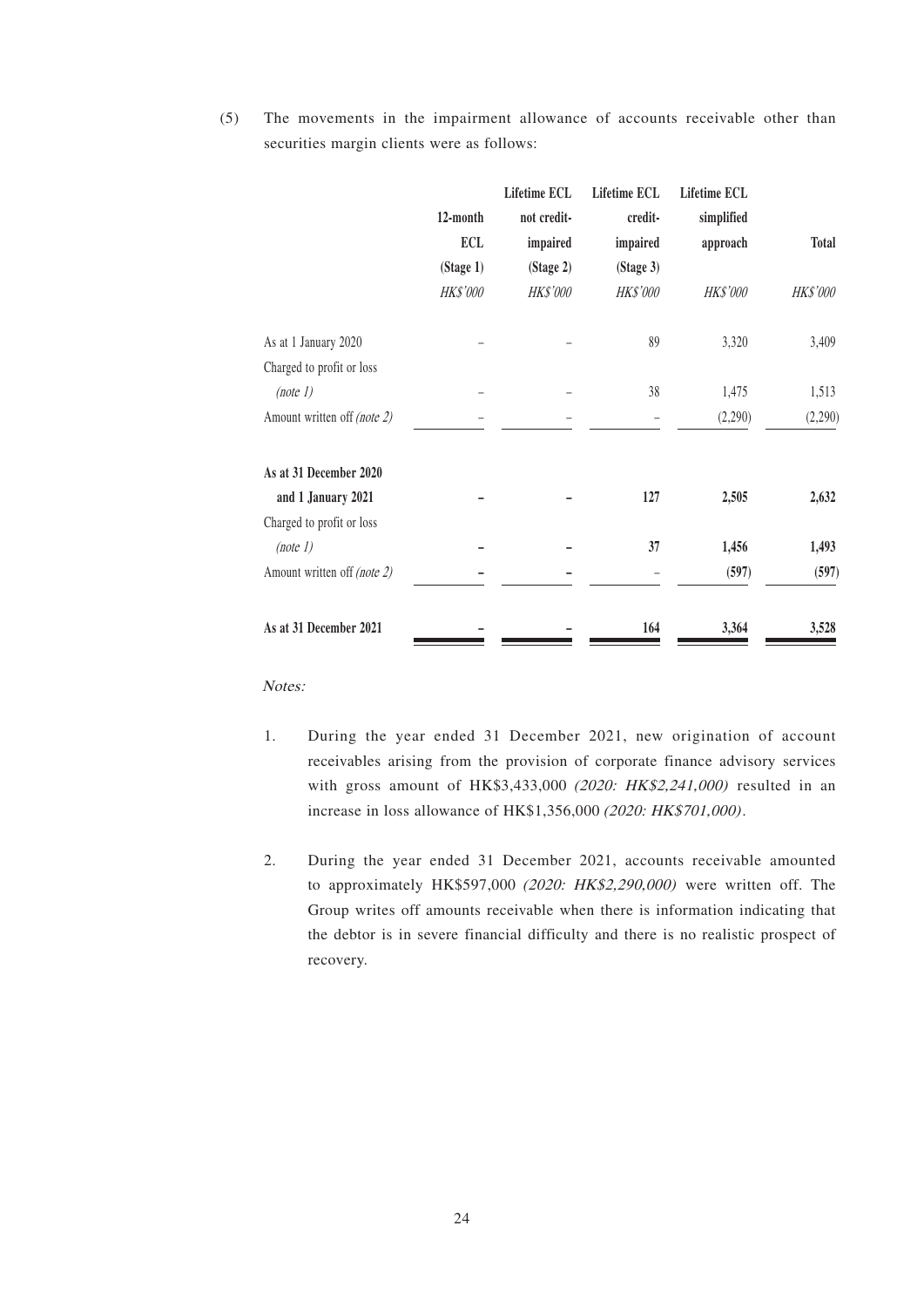#### **11. BONDS PAYABLE**

|                                                     |                  | 2021                   | 2020                  |
|-----------------------------------------------------|------------------|------------------------|-----------------------|
|                                                     |                  | <b>HK\$'000</b>        | HK\$'000              |
| Non-current                                         |                  | 1,382,512              |                       |
| Current                                             |                  |                        | 1,548,676             |
|                                                     |                  | 1,382,512              | 1,548,676             |
|                                                     | 2021             | 2019                   |                       |
|                                                     | <b>USD Bonds</b> | <b>USD Bonds</b>       | <b>Total</b>          |
|                                                     | <b>HK\$'000</b>  | <b>HK\$'000</b>        | HK\$'000              |
|                                                     | (note (i))       | (note (ii))            |                       |
| Carrying amount at 1 January 2020                   |                  | 1,549,172              | 1,549,172             |
| Imputed interest expenses for the year (note $5a$ ) |                  | 5,737                  | 5,737                 |
| Exchange difference                                 |                  | (6,233)                | (6,233)               |
| Carrying amount at 31 December 2020                 |                  |                        |                       |
| and 1 January 2021                                  |                  | 1,548,676              | 1,548,676             |
| Net amount upon issuance                            | 1,372,283        |                        | 1,372,283             |
| Imputed interest expenses for the year (note $5a$ ) | 2,205            | 1,766                  | 3,971                 |
| Exchange difference<br>Principal repayment          | 8,024            | 3,029<br>(1, 553, 471) | 11,053<br>(1,553,471) |
| <b>Carrying amount at 31 December 2021</b>          | 1,382,512        |                        | 1,382,512             |

Notes:

(i) On 9 February 2021, the Company issued bonds with aggregate principal amount of US\$178,000,000 (the "2021 USD Bonds"). The 2021 USD Bonds bear interest from 9 February 2021 (inclusive) at the fixed rate of 4.00% per annum and guaranteed by Southwest Securities Co., Ltd ("SWSC"). Interest on 2021 USD Bonds is payable semi-annually in arrears. The 2021 USD Bonds are listed on The Stock Exchange of Hong Kong Limited (the "Stock Exchange") and will mature on 9 February 2024 with the outstanding principal and interest payable at the maturity date. The fair value determined with reference to the quoted price provided by brokers/financial institutions as at 31 December 2021 was approximately HK\$1,409,063,000. Details of the bonds are set out in the company's announcements on 1 and 10 February 2021.

The 2021 USD Bonds are carried at amortised cost using an effective interest rate of 4.2% per annum.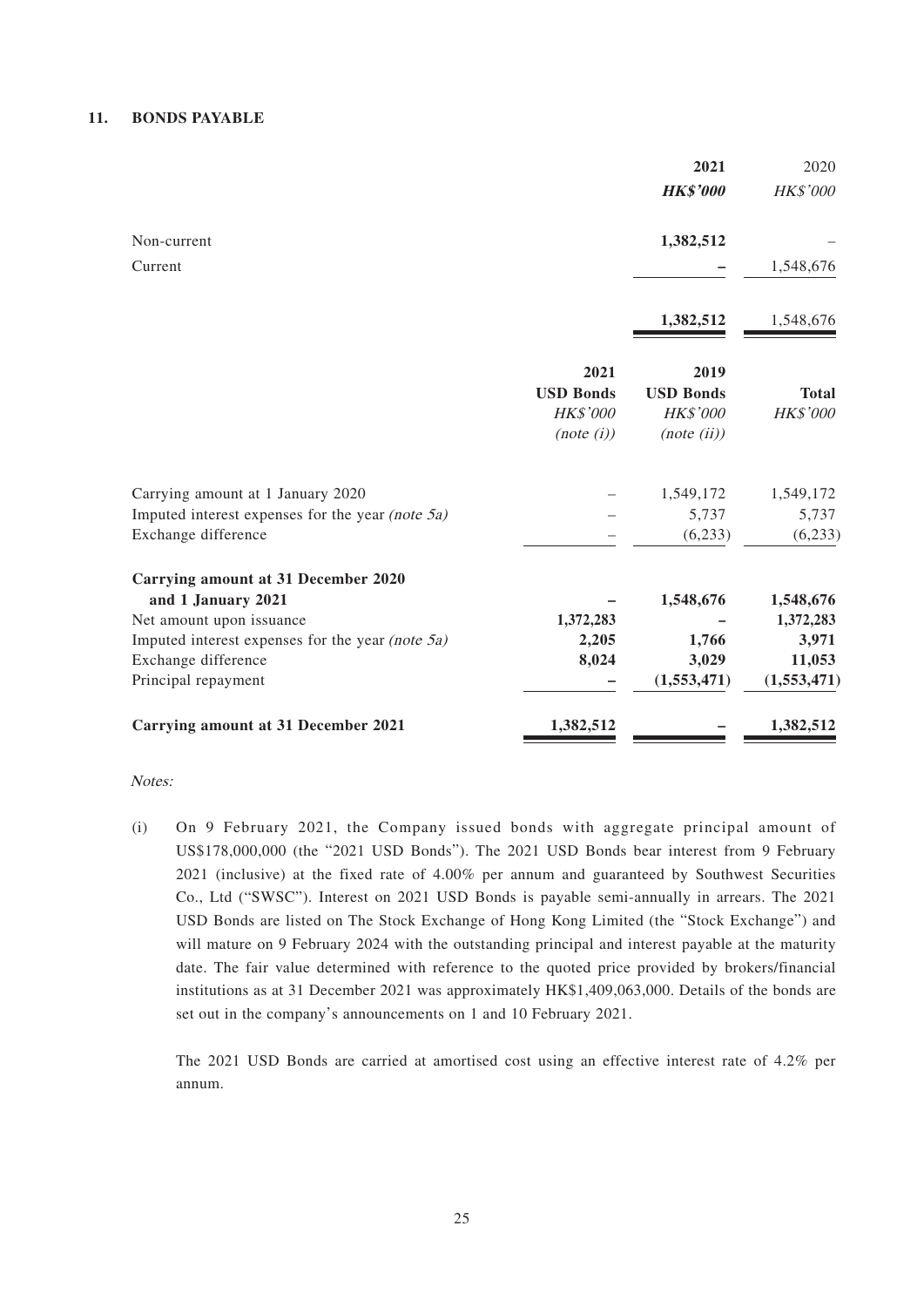(ii) On 17 April 2019, the Company issued bonds with aggregate principal amount of US\$200,000,000 (the "2019 USD Bonds"). The 2019 USD Bonds bear interest from 17 April 2019 (inclusive) at the fixed rate of 6.9% per annum and guaranteed by SWSC. Interest on the 2019 USD Bonds is payable semi-annually in arrears. The 2019 USD Bonds were listed on the Stock Exchange. On 10 February 2021, the Company repurchased and cancelled US\$59,400,000 of the 2019 USD Bonds. The remaining portion US\$140,600,000 were matured and fully settled on 17 April 2021. Details of the bonds are set out in Company's announcements on 8 and 11 April 2019 and 11 February 2021.

The 2019 USD Bonds were carried at amortised cost using an effective interest rate of 7.29% per annum.

#### **12. DERIVATIVE FINANCIAL LIABILITIES**

|                                          |                  | 2021            | 2020            |
|------------------------------------------|------------------|-----------------|-----------------|
|                                          | <b>Note</b>      | <b>HK\$'000</b> | <b>HK\$'000</b> |
| Index futures contracts held for trading | $\left(1\right)$ | 6.747           | 2.724           |

The notional amount of the derivative financial instruments are as follows:

|                                                     | 2021<br><b>HK\$'000</b> | 2020<br><b>HK\$'000</b> |
|-----------------------------------------------------|-------------------------|-------------------------|
| Index futures contracts trading in Hong Kong market | 527,194                 | 299,407                 |
| Index futures contracts trading in overseas market  | 150,047                 |                         |
|                                                     | 677,241                 | 299,407                 |

Note:

(i) The futures contracts are classified as held for trading. As at 31 December 2021, the fair value of the futures contracts were amounted to approximately HK\$6,747,000 (2020: HK\$2,724,000). Fair value was determined with reference to quoted market prices in active markets. During the year, the loss on change in fair value of futures contracts amounting to approximately HK\$85,416,000 (2020: gain of HK\$78,612,000) was recognised in the profit or loss.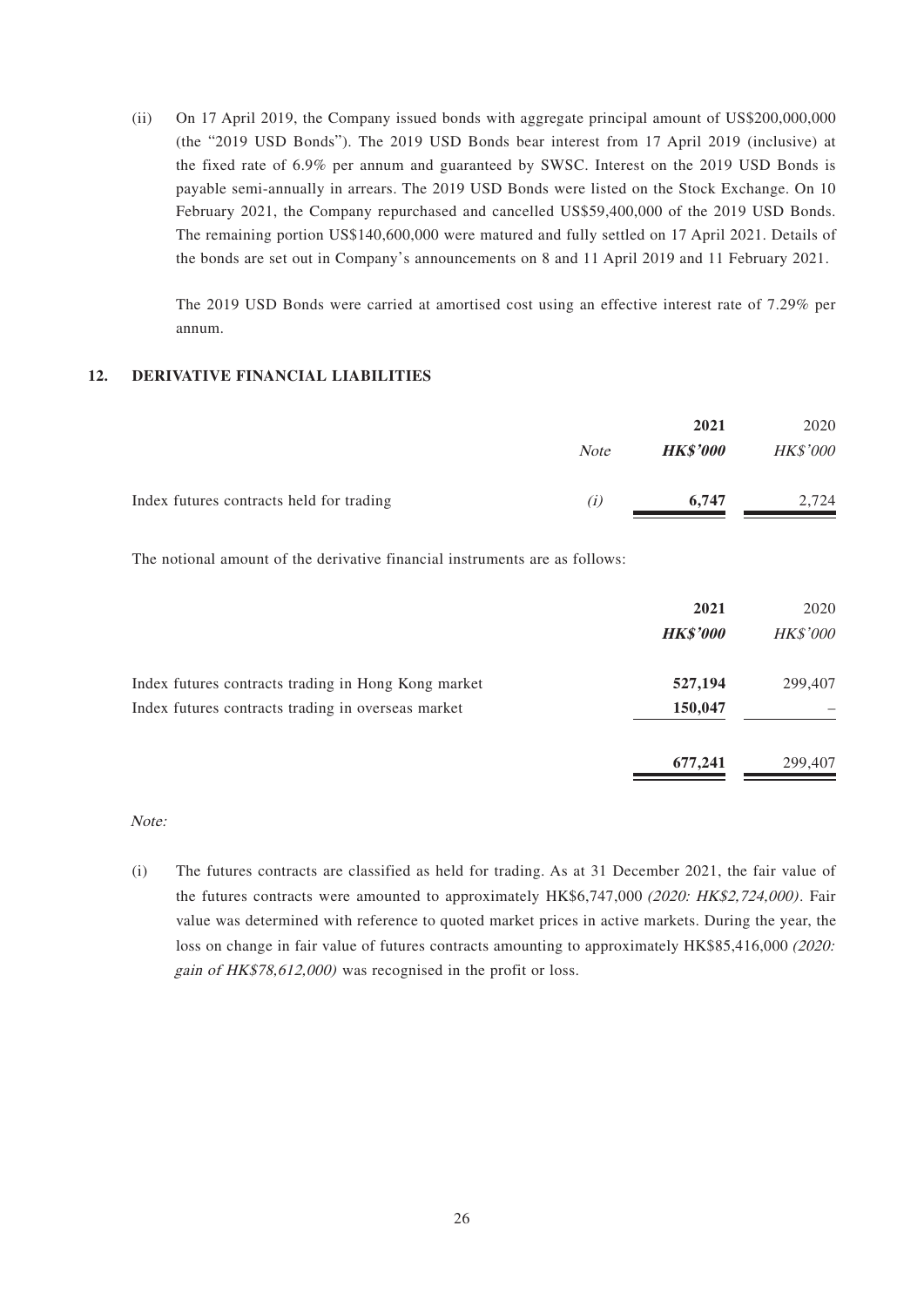#### **13. ACCOUNTS PAYABLE**

|                                                      |             | 2021            | 2020            |
|------------------------------------------------------|-------------|-----------------|-----------------|
|                                                      | <b>Note</b> | <b>HK\$'000</b> | <b>HK\$'000</b> |
| Accounts payable arising from the ordinary course of |             |                 |                 |
| business of brokerage services in securities and     |             |                 |                 |
| futures and options contracts:                       |             |                 |                 |
| - securities margin clients                          | (i)         | 551             | 5               |
| - securities cash clients                            | (i)         | 24,778          | 5,280           |
| - securities clearing house                          | (i)         | 2,147           | 50,600          |
| - futures clients                                    | (ii)        |                 | 1,838           |
| Accounts payable arising from proprietary trading    |             | 41,139          |                 |
| Accounts payable arising from the provision of       |             |                 |                 |
| insurance brokerage services                         | (iii)       | 54              | 43              |
| Accounts payable to brokers                          | (i)         | 143             |                 |
|                                                      |             | 68,669          | 57,909          |

#### Notes:

#### **Settlement terms**

- (i) The settlement terms of accounts payable arising from the ordinary course of business of brokerage in securities in respect of cash clients, margin clients, clearing house and brokers are one to three trading days after the transaction date.
- (ii) Accounts payable arising from the ordinary course of business brokerage in index, commodity and currency futures contracts represent the margin deposits received from clients for their trading in futures contracts. The excess over the required margin deposits stipulated are repayable to clients on demand.
- (iii) Accounts payable arising from the provision of insurance brokerage services are payable within 30 days.

No ageing analysis is disclosed in respect of accounts payable. In the opinion of the Directors of the Company as an ageing analysis does not give additional value in view of the nature of brokerage business.

Interest with reference to savings rate of financial institutions is payable to accounts payable arising from the ordinary course of business of securities brokerage subject to their balances maintained with the Group. All other categories of accounts payable are non-interest-bearing.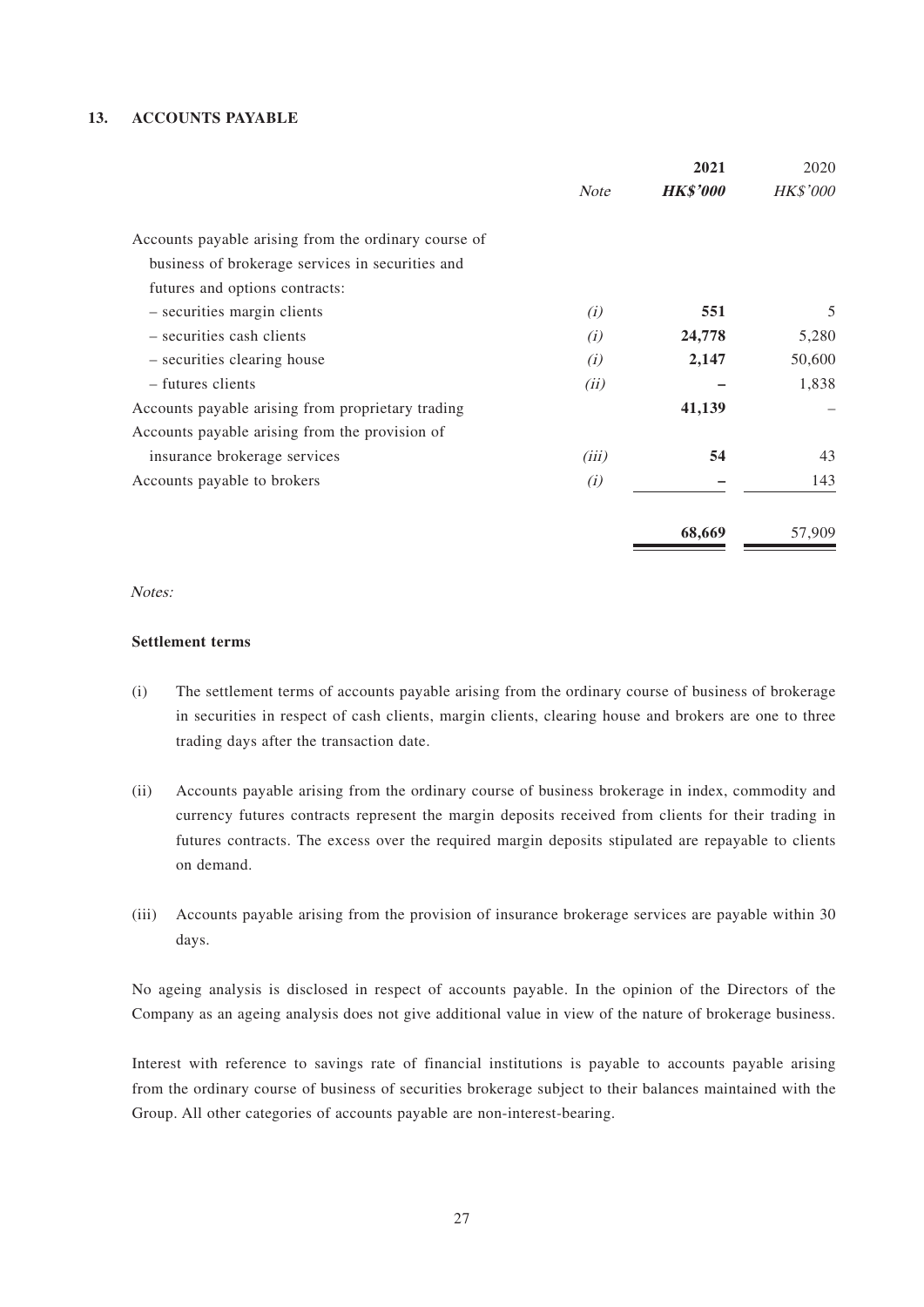# **MANAGEMENT DISCUSSION AND ANALYSIS**

### **Market Review**

### **Macro Environment**

In 2021, there were recurring waves of COVID-19 pandemic around the world. As of 31 December 2021, there were over 280 million confirmed COVID-19 cases, over 250 million recovered cases and over 5.445 million fatal cases worldwide. According to Our World in Data, 40% of the world population have injected at least one dose of vaccine by the end of 2021 in most countries. The Omicron variant of the COVID-19 virus is now spreading rapidly and dominating the world. With increasing number of vaccinated people worldwide, it is expected that the spread of the epidemic will slow down to some extent and the chance of serious illness will be effectively reduced.

Despite 2021 being the second year of recurrent COVID-19 outbreaks, the global economy has recovered strongly under the loosening of global liquidity and the launching of economic stimulus measures. China has also achieved a good start in the 14th Five-Year Plan in 2021. In 2021, China's total GDP exceeded HK\$11 billion, a year-on-year increase of 8.1%. Although the COVID-19 pandemic has caused a periodical impact on China's consumption and other fields, the manufacturing industry showed strong resilience, and the performance of exports was also satisfactory. Entering 2022, the global economy faces new challenges and opportunities. China has also formulated a series of policies to maintain sustainable and healthy economic and social development. In March 2022, the Chinese central government proposed at the Two Sessions that the economic work in 2022 should prioritize stability while pursuing progress. The Chinese central government discussed many important development issues such as tax and fee reductions, support for the development of foreign investment, a prudent and flexible monetary policy, promotion of consumption, and expansion of investment. It is believed that China's economy can achieve steady growth under the guidance of active policies.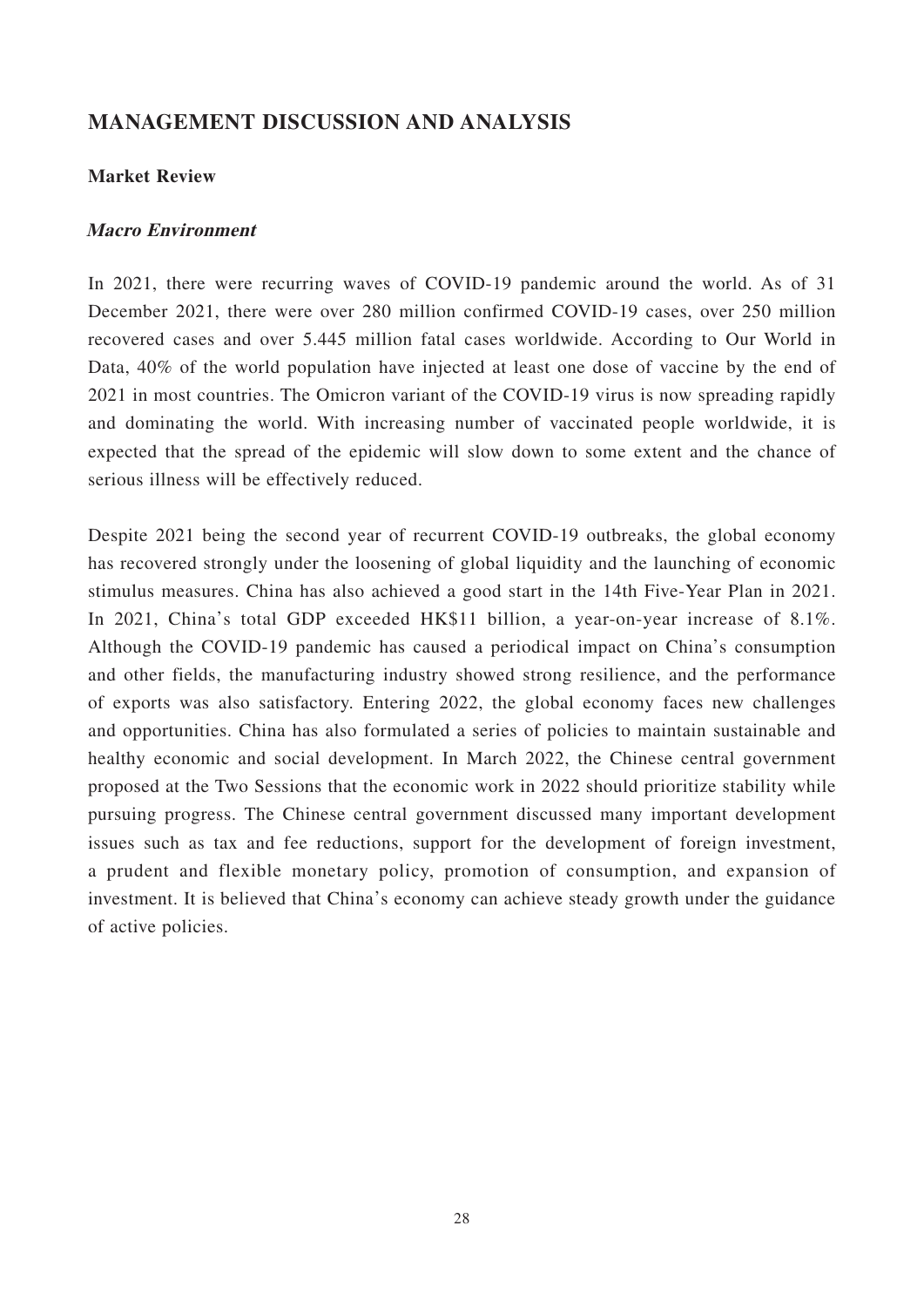At the end of 2021, the Russia-Ukraine conflict continued to intensify and deteriorate rapidly and a war broke out between Russia and Ukraine on 24 February 2022. The Russia-Ukraine war has not yet ended and both sides have started negotiations. However, the outbreak of the war has exceeded the previous expectations of market and has brought severe impacts to the market. Under the background of post-epidemic era, economic stimulation policies and chaotic supply chains have led to high inflation globally, which has been further exacerbated by the war. As both sides of the war, especially Russia, play a very important role in energy supply, the current sanctions have led to a significant increase in oil and gas prices, driving increases in other commodities and sustained high inflation. On the other hand, under the risk aversion scenario, global stock markets have also experienced sharp correction. The Russia-Ukraine war still has a high degree of uncertainty in the short term, but its long-term effects have begun to emerge slowly. Since Russia occupies an extremely important position in the global supply chain in terms of energy supply and food supply, long-term sanctions will cause the global supply chain to be restructured accordingly, while the supply chain chaos that began with the pandemic may last longer. The energy crisis caused by the Russia-Ukraine war and the possible subsequent food crisis are expected to drive all countries to re-examine the far-reaching impacts of globalisation and, at the same time, they will pay more attention to their independence and stability in terms of energy, food and information security.

### **Hong Kong Stock Market**

The Hang Seng Index trended upward first and then slid downward in 2021. As at the beginning of the year, due to the economic recovery, the increasing number of people vaccinated, the record net inflow from Southbound Trading and other favourable factors, the stock market continued to gain momentum. The Hang Seng Index recorded a period high of 31,183 points in mid-February, representing an increase of 6.4% in the first two months of 2021. Economic data from major global economies were generally positive in the second quarter, and the Hang Seng Index continued to increase by 1.6% in the second quarter.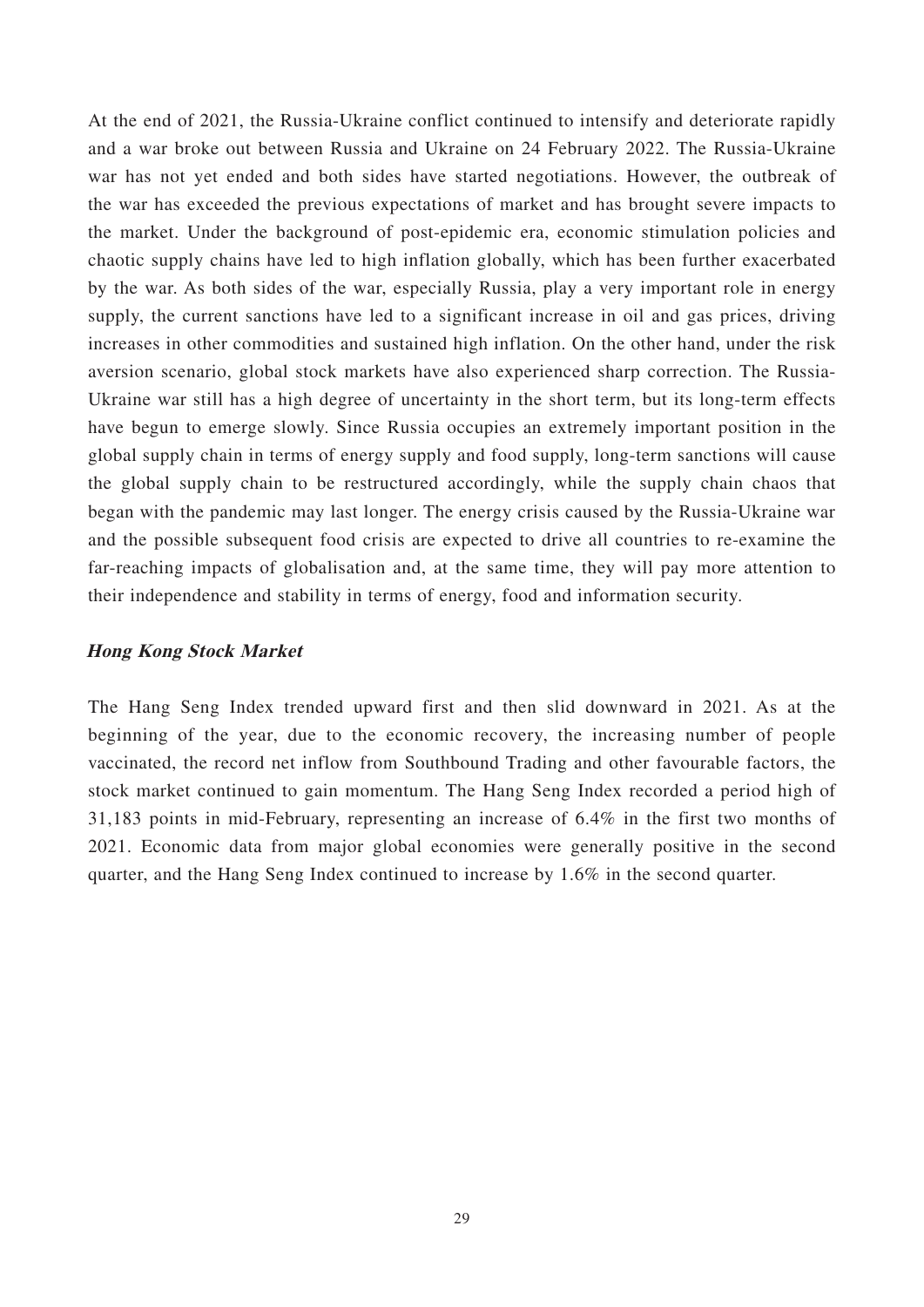However, since the second half of the year, the repeated outbreaks of COVID-19 worldwide due to virus mutations, increased concerns on tighter liquidity due to rising inflation, and the strengthened regulation in some industries have all limited the growth in the Hong Kong stock market. The Hang Seng Index closed at 23,398 points at the end of December 2021, representing a decrease of 14.1% compared with that of late December 2020; the HSCEI closed at 8,236 points at the end of December 2021, representing a significant decrease of 23.3% compared with that of late December 2020; and the Hang Seng TECH Index closed at 5,671 points at the end of December 2021, representing a significant decrease of 32.7% compared with that of late December 2020.

In 2021, the total turnover of the Hong Kong equity market recorded a year-on-year increase of 28.3% to HK\$41.2 trillion, while the average daily turnover was HK\$166.7 billion, representing a year-on-year increase of 28.8%, and such increase was partially attributable to the attractiveness of Southbound Trading. The total average daily turnover (buys + sells) of Southbound Trading under the Shanghai-Hong Kong Stock Connect and Shenzhen-Hong Kong Stock Connect schemes was HK\$41.7 billion in 2021, representing a significant yearon-year increase of 71.1%. Southbound Trading accounted for 12.5% in the average daily turnover of the Hong Kong market, representing an increase of 3.1 percentage points yearon-year, which reflected the increasing influence on the Hong Kong equity market of the investors in mainland. At late December 2021, the number of companies listed on the Main Board and GEM amounted to 2,572 (including 2,219 companies listed on the Main Board, representing an increase of 49 in number or an increase of 2.3% compared with that of late December 2020), representing an increase of 34 in number or a slight increase of 1.3% compared with that of late December 2020, while the total market value of the stock market decreased by 10.8% year-on-year to HK\$42.4 trillion, which was mainly attribute to the decrease of the Hang Seng Index in 2021. Due to the impact of the COVID-19 pandemic and the decision of the Hong Kong Stock Exchange to raise the profitability requirements for the Main Board, only 98 new companies were listed (including 2 companies which transferred its listing from GEM to the Main Board) in 2021, representing a significant decrease of 56 in number or a decrease of 36.4% year-on-year. Nevertheless, as the increase in number of listings of biotechnology companies and companies with a weighted voting rights structure in 2021, Hong Kong Stock Exchange raised HK\$328.9 billion from initial public offerings, only representing a year-on-year decrease of 17.8%. However, the ranking of Hong Kong Stock Exchange in terms of IPOs globally has fallen from the second place in 2020 to the fourth place in 2021, behind only to the Nasdaq Stock Market, the New York Stock Exchange and the Shanghai Stock Exchange.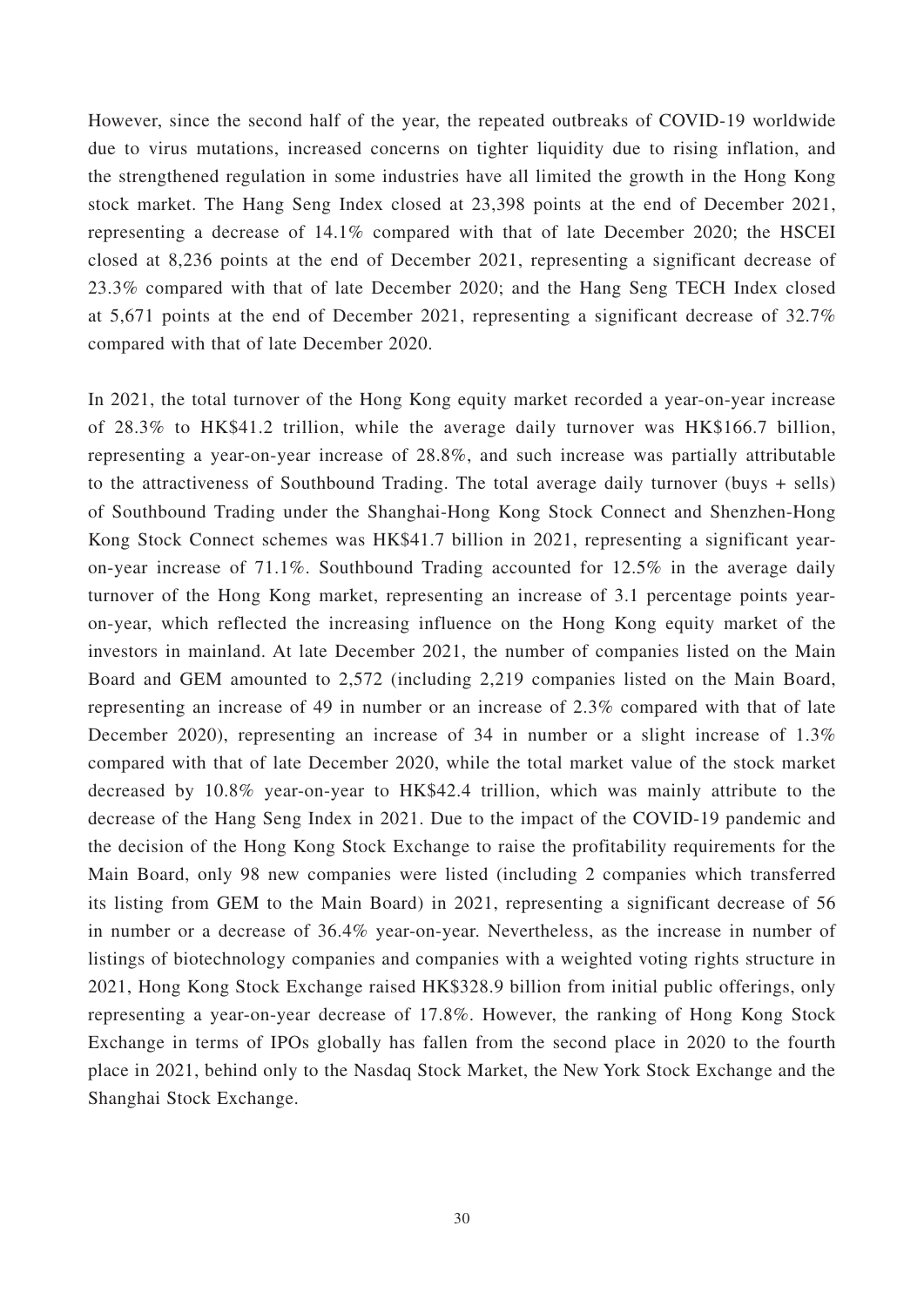In 2021, the market share of Category A participants (Position 1 to 14) on the Hong Kong Stock Exchange rose by about 1.3 percentage points to approximately 59.8% compared with that of 2020. On the contrary, the market share of Category B (Position 15 to 65) decreased by about 1.0 percentage point to approximately 33.4% compared with that of 2020, while the market share of Category C (Position ranking after 65) further decreased about 0.3 percentage point to approximately 6.9% compared with that of 2020. The market share of Category A continuously increased while the market shares of Category B and C continuously decreased, reflecting the unattenuated situation of "survival of the fittest" for brokers.

# **Business Review**

The Group's principal businesses are brokerage and margin financing, corporate finance, asset management and proprietary trading. During the Review Period, the Group recorded a loss before tax of approximately HK\$59.0 million (2020: loss before tax of HK\$138.5 million), representing a decrease in loss before tax of approximately HK\$79.5 million or 57.4% as compared to that in the last review period. The following are the items with significant fluctuations:

The Group recorded net gains from proprietary trading during the Review Period which amounted to approximately HK\$108.1 million (2020: net gains of HK\$200.6 million), representing a decrease in net gains of approximately HK\$92.5 million or 46.1% as compared to that in the last review period.

The Group's revenue from brokerage and margin financing for the Review Period amounted to approximately HK\$12.8 million (2020: HK\$27.7 million), representing a decrease of approximately HK\$14.9 million or 53.8% as compared to that in the last review period.

The Group's expected credit losses on financial assets for the Review Period amounted to approximately HK\$1.5 million (2020: HK\$149.3 million), representing a decrease of approximately HK\$147.8 million or 99.0% as compared to that in the last review period.

# **Brokerage and Margin Financing**

The revenue generated from the Group's brokerage and margin financing business during the Review Period amounted to approximately HK\$12.8 million (2020: HK\$27.7 million).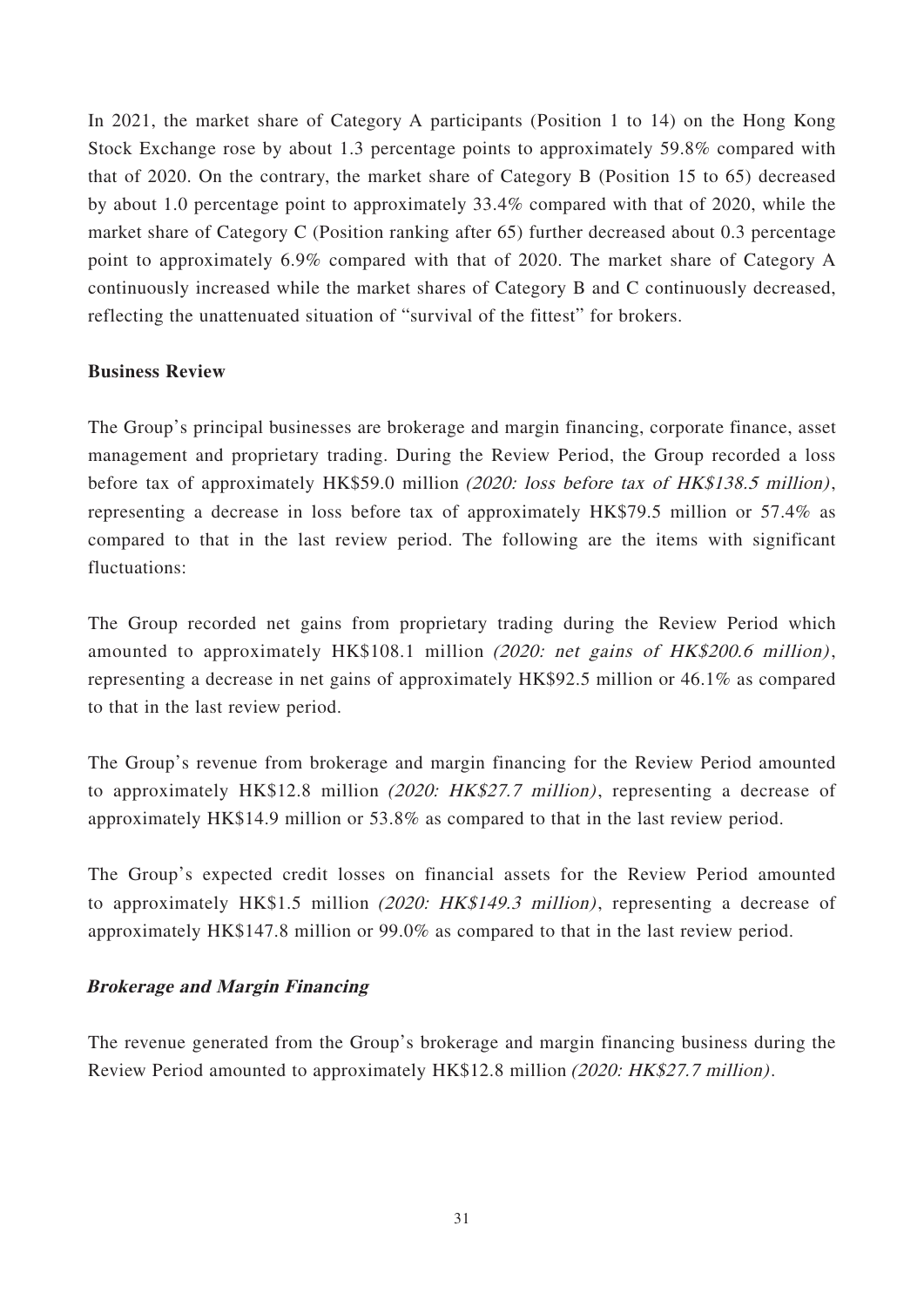The Group's brokerage and margin financing business mainly includes agency trading of securities, futures and options trading, and provision of insurance brokerage services, margin financing services, financial products business and one-stop integrated investment and financing services for high-net-worth customers. During the Review Period, the revenue from the Group's brokerage and margin financing business amounted to approximately HK\$12.8 million as compared to HK\$27.7 million for the same period last year, representing a decrease of HK\$14.9 million or 53.8%.

As the pandemic persists, the time for customs clearance between China and Hong Kong remains unknown, so that the local economy continued to be hit, cross-border business was also hindered, and the number of new customers has plummeted. Meanwhile, as there were many uncertainties in the market, the Hang Seng Index fell from 27231 points at the end of 2020 to 23398 points at the end of 2021, representing an annual decline of more than 14%, which seriously discouraged customers' desire to enter the market and directly affected commission revenue. The brokerage commission revenue amounted to approximately HK\$8.0 million during the Review Period as compared to HK\$13.5 million for the same period in 2020, representing a decrease of HK\$5.5 million or approximately 41%, of which the futures and options commission revenue representing a significant 67%. In order to improve its costeffectiveness, the Group has stopped the direct operations of futures and options at the end of last year.

In terms of margin financing business, the interest income during the Review Period amounted to approximately HK\$4.8 million as compared to HK\$14.2 million for the same period in 2020, representing a decrease of HK\$9.4 million or approximately 66% mainly due to the suspension of interest income recognition of the credit-impaired margin loan. During the Review Period, the Group held fast to measures to strictly monitor credit risks and equity concentration risks. While the Group strove to manage risks in a prudent manner, the Group actively expanded the scope of credit transaction products, including A-share financing business and credit derivatives business under the Shenzhen-Hong Kong Stock Connect and Shanghai-Hong Kong Stock Connect schemes, as well as credit transaction business related to fixed income products, in order to provide better services to high-net-worth customers by improving product capabilities.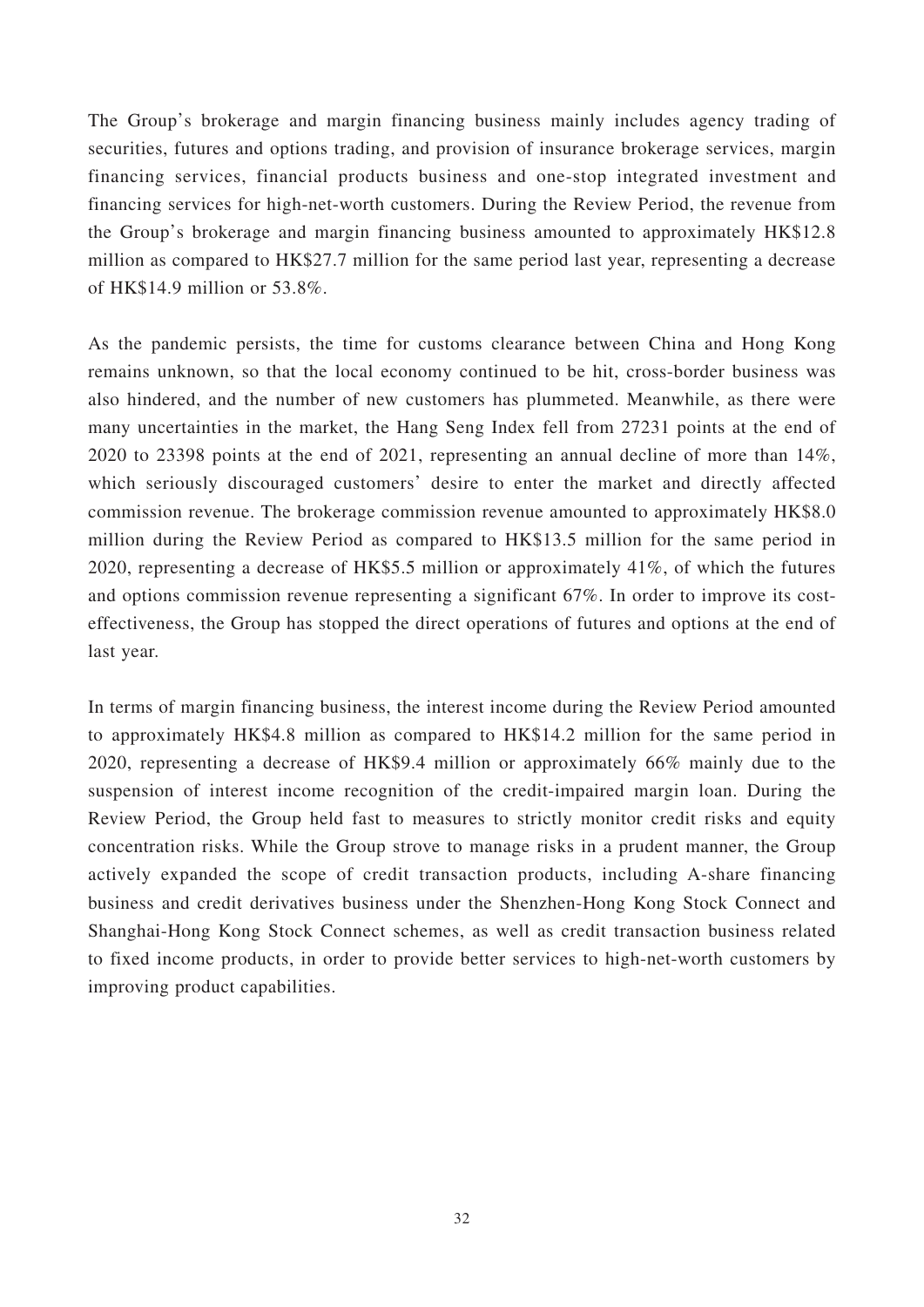# **Corporate Finance**

The revenue generated from the Group's corporate finance business during the Review Period amounted to approximately HK\$8.8 million (2020: HK\$22.9 million).

The Group's corporate finance business includes sponsor services, underwriting & placement services, financial advisory services and financing arrangement services to corporate clients in Hong Kong. During the Review Period, the Group's corporate finance business recorded a revenue of approximately HK\$8.8 million (2020: HK\$22.9 million), representing a decrease of HK\$14.1 million or approximately 62% mainly due to the decreased volume of listing sponsorship and underlying underwriting & placement services during the Review Period. In terms of sponsor and underlying underwriting & placement services, Southwest Securities (HK) Capital Limited, a wholly-owned subsidiary of the Company, had no listing projects completed during the Review Period, but had three projects whose listing applications have been submitted to the Hong Kong Stock Exchange as at 31 December 2021 and are still being processed. These projects are expected to be launched within 2022.

Given that the global economy still remained heavily dragged down by the variants of COVID-19 pandemic in 2021, and Hong Kong and the mainland have also been unable to clear customs, substantial uncertainties will continue in the small to mid-sized IPO market. In addition to continuing to advance existing and pursuing new IPO projects, we have also been expanding our businesses. During the Review Period, we completed four USD bonds placement projects, three stock placement projects and acted as financial advisor for a privatization project.

The Group will play its role as usual and further strengthen the cross-border collaboration with Southwest Securities Co., Ltd., its parent company, in an effort to provide various types of advisory services and financial services for high-quality domestic enterprises when they enter the Hong Kong capital market.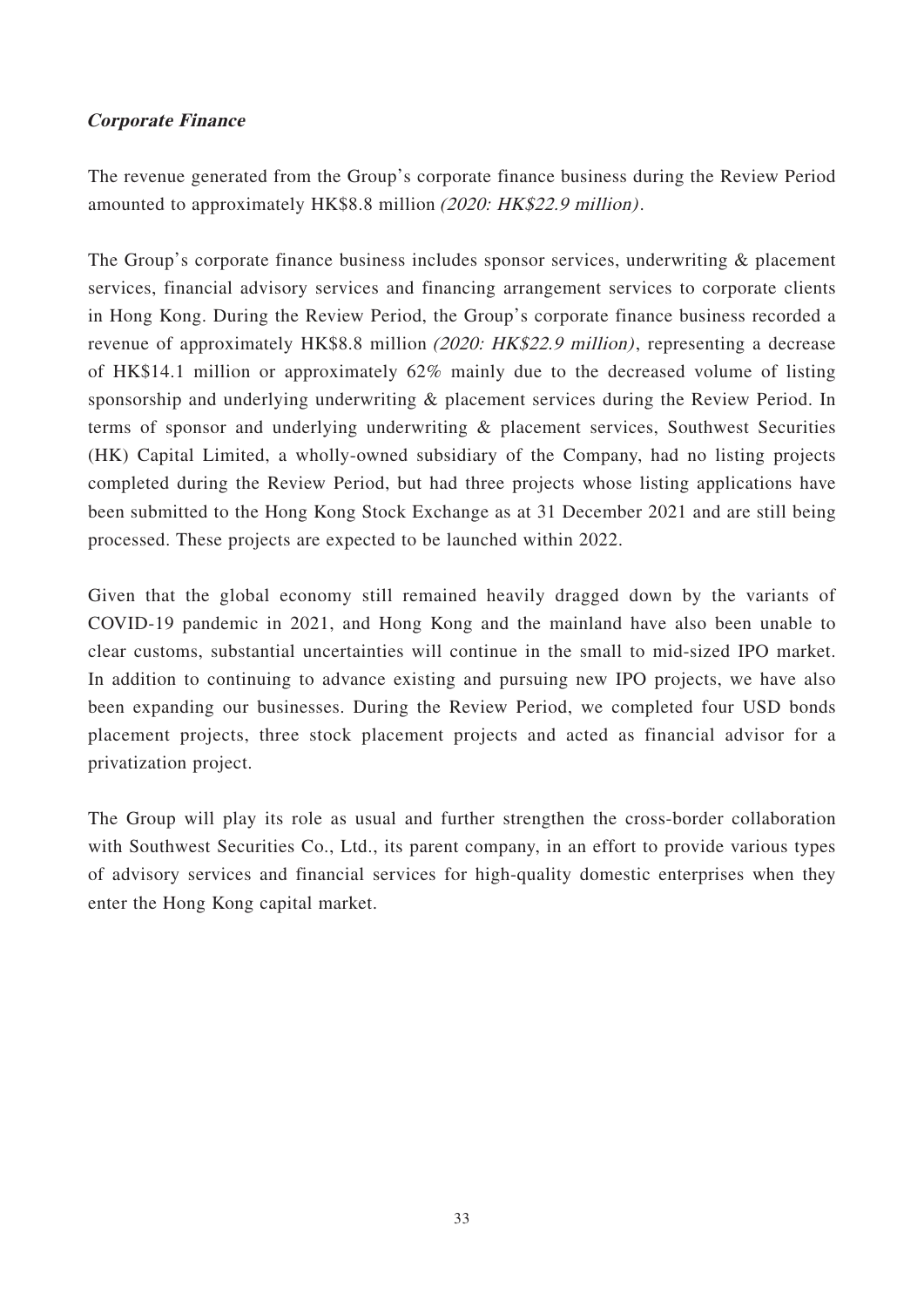### **Asset Management**

During the Review Period, the Group's asset management business recorded no revenue (2020: HK\$Nil).

The Group's asset management business line mainly provides services including actively managed private equity funds, investment advisory and discretionary account management services. At the same time, it provides the design of cross-border asset management products.

During the year under review, the Group's asset management business line enhanced its business positioning, actively explored differentiated and characteristic development paths, and comprehensively promoted layout optimization and transformation of business model. During the year, the asset management business line added a number of fixed-income fund products, and scaled up the assets under management of the Company by introducing international and domestic investors.

The total net asset value of the investment portfolio of the Group's fund SP6, which is managed by the Company's wholly-owned subsidiary, Southwest Securities (HK) Asset Management Limited, has been steadily increasing since its inception, with a cumulative rate of return of 27% as at 31 December 2021. Annual return of the investment portfolio of the SP6 exceeded 14% in 2021, during which period the Hang Seng Index fell by 18%, so that the fund continued to outperform the market. In view of the volatile market conditions, the fund has gradually added fixed income investments in the first half of the year to smooth out the changes in net asset value and avoid its significant decreases. Investments in stock and bond both achieved satisfactory returns and were less adversely affected by the market decline. The Group established two new funds with focus on fixed income in December. In the second half of the year, an institutional investor was added to the investment portfolio of the fund SP6, which is an internationally renowned investment bank, and it is hoped that further cooperation in fund sales will be carried out in the future. Our business team is also actively exploring sales collaboration model with distributors and seek more potential investors so as to scale up its assets under management. Leveraging on its accumulated experience and solid track record, it is expected that the Group will achieve better fund performance and attract more high-quality investors in the next year to diversify the investor base of the funds.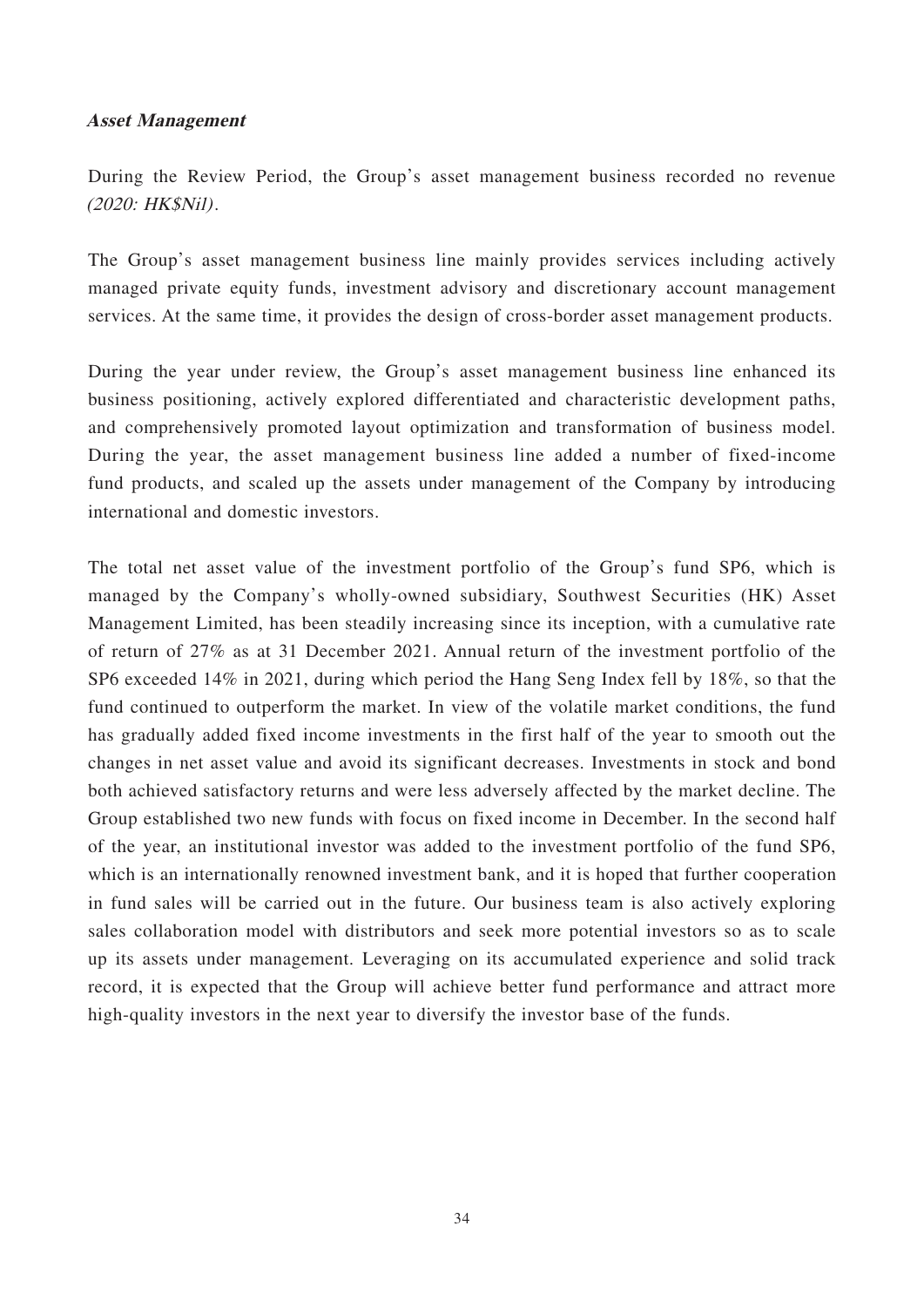# **Proprietary Trading**

The Group's proprietary trading business recorded net gains of approximately HK\$108.1 million (2020: net gains of HK\$200.6 million) during the Review Period.

Affected by the continuous decline of the Hong Kong stock market that year and some hedging measures taken to prevent the risk of a fall in US stocks, the overall performance was not satisfactory. However, due to bond investment, this business segment still achieved absolute returns that far exceeded the performance of the Hang Seng Index for the same year.

# **Other Income and Gains**

During the Review Period, the Group's other income and gains amounted to approximately HK\$5.2 million (2020: HK\$37.1 million).

The decrease in other income and gains during the Review Period was mainly due to the decrease in net exchange gains.

## **Staff Costs**

During the Review Period, the Group's staff costs amounted to approximately HK\$50.2 million (2020: HK\$97.0 million).

The number of staff and fixed costs decreased during the Review Period. As part of the salaries of frontline staff was linked to their performance, their salaries decreased in tandem with the decrease in their business performance, thus reducing the overall staff costs of the Group. The Group also made flexible adjustments to its staffing in response to business growth and resource allocation.

### **Fee and Commission Expenses**

The Group's fee and commission expenses during the Review Period amounted to approximately HK\$11.6 million (2020: HK\$14.8 million).

Fee and commission expenses mainly include commissions paid for brokerage business, proprietary trading business and corporate finance business transactions. The decrease in commission expenses was mainly attributable to the decrease in trading volume of brokerage business and proprietary trading business.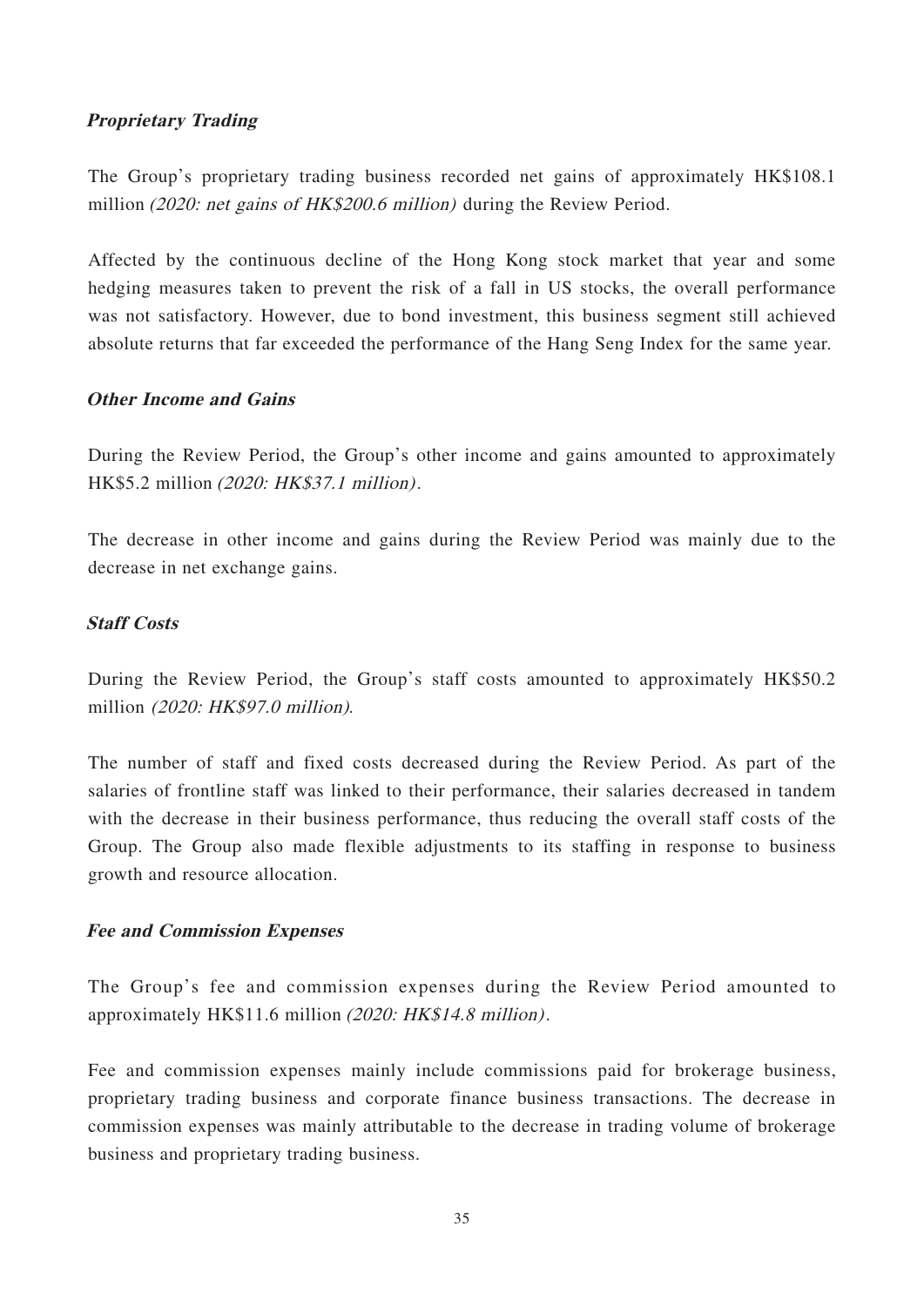# **Finance Costs**

The Group's finance costs during the Review Period amounted to approximately HK\$85.7 million (2020: HK\$116.1 million).

The finance costs were mainly interest expenses on bonds payable. In February 2021, the Group issued bonds of US\$178 million for a term of three years to repay the bonds payable of US\$200 million due in mid-April 2021. Due to the smaller bonds issuance size in February 2021 and the duplicate interests for the period from February 2021 to mid-April 2021, the finance costs decreased year-on-year by approximately HK\$30.4 million or 26.2%.

## **Future Prospects**

The Company will, based on the idea that "development is the foundation and key to solving all problems", establish a more open, inclusive and integrated philosophy of continual development by putting its business capabilities and the geographical advantage of the Hong Kong market into the background of new era and the environment of "greater China", and take on a new look and a new pattern in the new era.

As the overseas securities platform of Chongqing state-owned assets system, the Company should play an irreplaceable role as a state-owned enterprise in Chongqing. In particular, it shall keep a foothold in Hong Kong, such an important connection in the "Belt and Road" region, give full play to the resource advantages of Hong Kong as an international financial center and the Guangdong-Hong Kong-Macao Greater Bay Area, and effectively connect domestic and foreign customers, funds and projects. The Company will satisfy the international business needs of domestic and foreign customers with quality products and services in the international capital market, and actively serve domestic and foreign entities, contributing to high-quality economic development.

The Company will stringently abide by the bottom line of compliance and risk control, and take compliance and risk control as the cornerstone of the Company's long-term development. By keeping a foothold in Hong Kong and eyeing on the global market, it will create a service philosophy that pursues long-term goals and gives top priority to customer interests. The Company will strengthen the interconnection between the domestic and overseas businesses, with asset management business as the critical breakthrough, establish a good brand reputation through the asset management business, and accumulate corporate customers, institutional customers and high-net-worth customer resources, which in turn will boost investment banking business and brokerage business to a higher level, striving to become a boutique global financial institution featuring "investment +investment banking".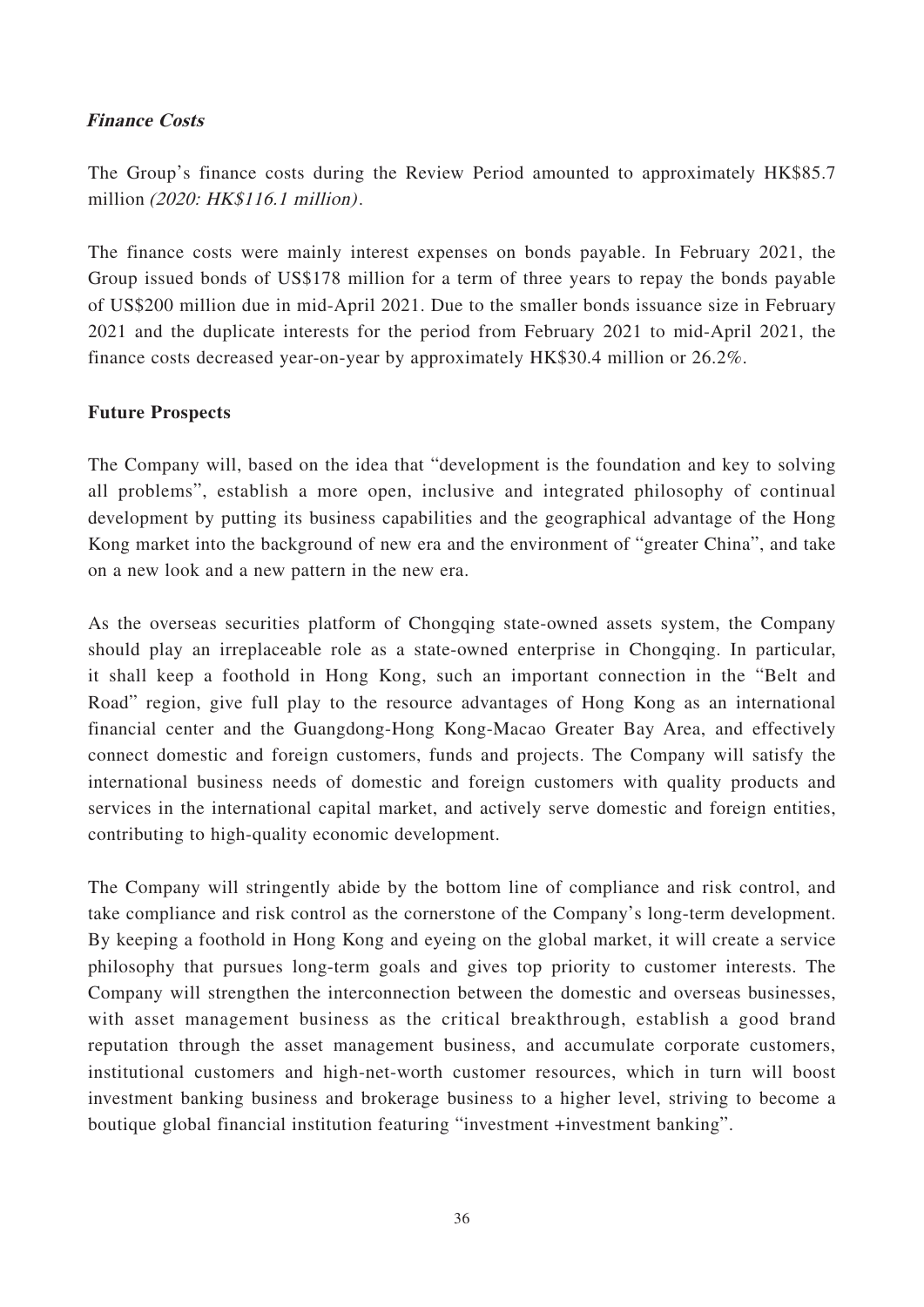# **Financial Review**

# **Liquidity, Financial Resources and Gearing Ratio**

As at 31 December 2021, the Group had total cash and bank balances of approximately HK\$285.1 million (2020: HK\$382.2 million), while net current assets amounted to approximately HK\$1,582.2 million (2020: HK\$261.8 million). The current ratio as a ratio of current assets to current liabilities was approximately 11.3 times (2020: 1.2 times). The gearing ratio was approximately 629.1% (2020: 546.3%). Gearing ratio represents the ratio of total borrowings to the total equity of the Group.

During the Review Period, the Group continued to monitor its capital structure in order to ensure the compliance of the capital requirements under the Securities and Futures (Financial Resources) Rules (Cap. 571N of the Laws of Hong Kong) for its licensed subsidiaries and to support the development of new business. All licensed corporations within the Group complied with their respective liquid capital requirements during the year and up to the date of this announcement.

## **Banking Facilities and Charges on Assets**

As at 31 December 2021, the Group had no outstanding bank loans (2020: Nil) and had an aggregate banking facilities of HK\$80.0 million (2020: HK\$80.0 million). In the case of certain banking facilities of HK\$80.0 million (2020: HK\$80.0 million), the drawdown is subject to the market value of the marketable securities pledged and the margin deposits placed. The bank loans are subject to floating interest rates with reference to the costs of funds of the banks. At the end of the year, the Group did not have any assets pledged for the facilities (2020: Nil).

### **Material Acquisitions, Disposals and Significant Investments**

During the Review Period, there were no material acquisitions and disposals of investments (2020: Nil).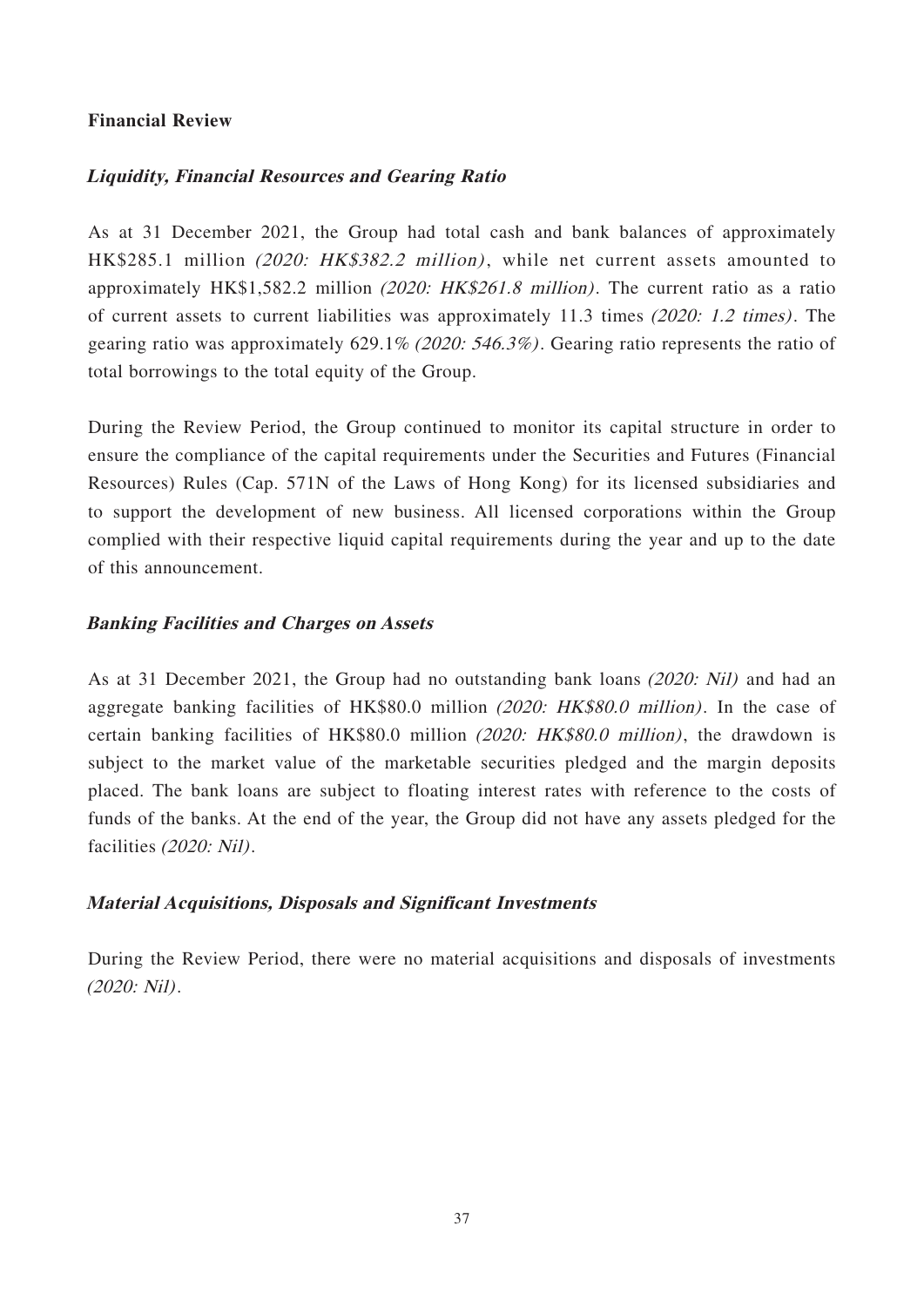# **Contingent Liabilities**

The Group had no material contingent liabilities as at 31 December 2021 (2020: Nil).

### **Commitments**

During the Review Period, the Group had no material capital commitment (2020: Nil).

## **Exposure to Fluctuations in Exchange Rates and Related Hedges**

As at 31 December 2021, the Group had no material exposure to fluctuations in exchange rates (2020: Nil).

# **EMPLOYEES**

As at 31 December 2021, the Group had a total of 66 employees (as at 31 December 2020: 77 employees). The Group regards its employees as an important asset. We continue to improve our human resources management system. We aim to create a good working environment that attracts, identifies and nurtures talent. The Group has built up a series of internal employment policies, covering recruitment, promotion, remuneration, welfare and benefit, management of the equality and diversity. The Group has established clear policies on its employees' remuneration and a comprehensive performance appraisal system. Discretionary performance bonus is paid by making references to market, business results, departmental and individual's performance. The discretionary performance bonus aims to retain and reward talented and experienced employees. The Group offers comprehensive employee benefits covering mandatory provident fund scheme, occupational retirement scheme, medical and dental insurance, life and accident insurance and diverse paid leaves.

The Group provides various kinds of on-the-job training, external and internal training programs, including financial and business knowledge, product and operational management, compliance, risk management and etc.. The training programs enrich the employees' professional knowledge and allow employees to have the latest information and technical skills to perform their duties, sustain and enhance their competence.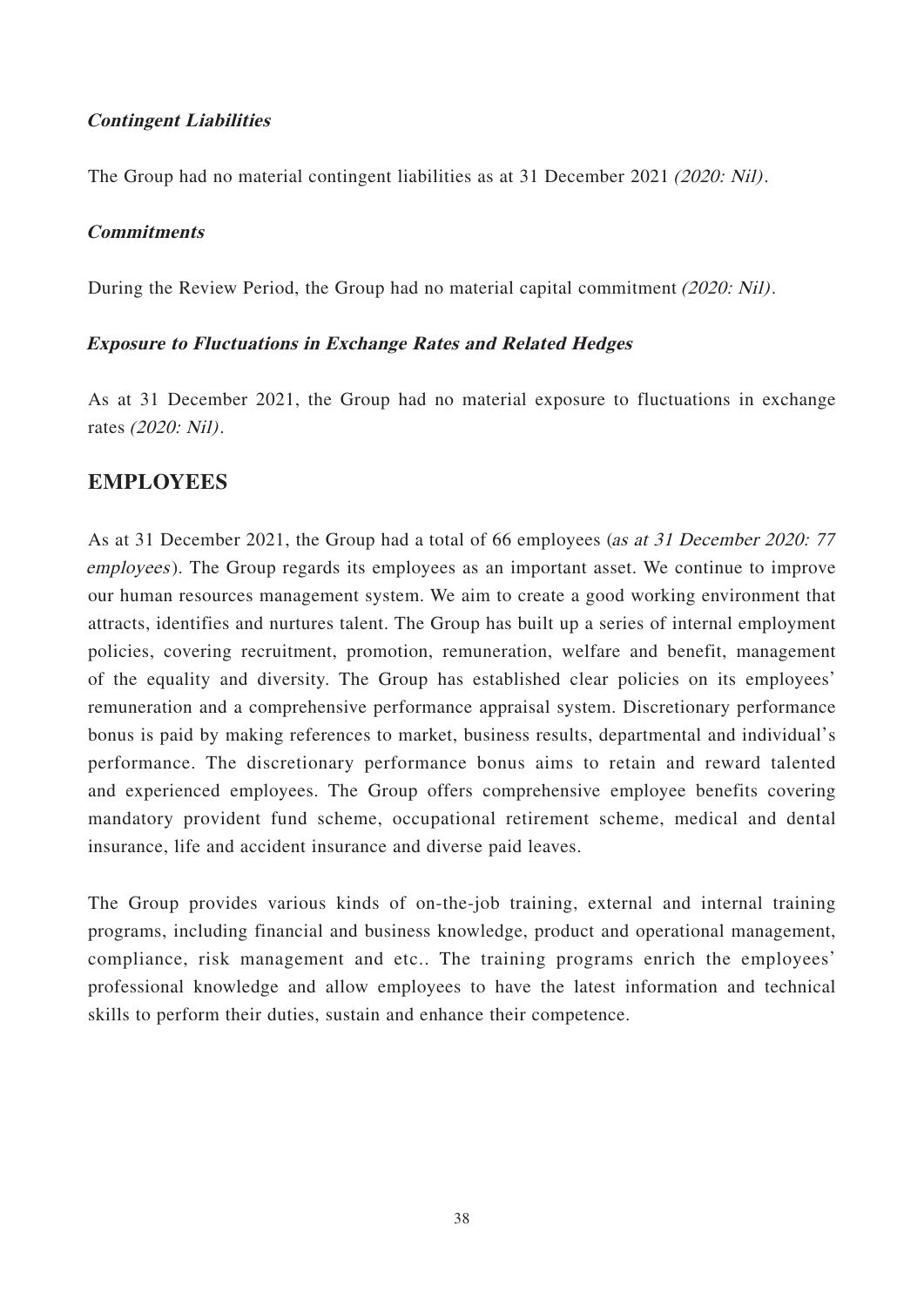# **FINAL DIVIDEND**

The Board does not recommend the payment of a final dividend for the year ended 31 December 2021 (2020: Nil).

# **CORPORATE GOVERNANCE**

The Company has complied with all the code provisions set out in the Corporate Governance Code and Corporate Governance Report contained in Appendix 14 to the Listing Rules throughout the Review Period.

# **MODEL CODE FOR SECURITIES TRANSACTIONS**

The Company has adopted the Model Code for Securities Transactions by Directors of the Listed Issuers set out in Appendix 10 to the Listing Rules (the "Model Code"). The Company has made specific enquiry with each Director and has confirmed that all the Directors have complied with the required standard set out in the Model Code and its code of conduct regarding directors' securities transactions during the Review Period.

# **PURCHASE, SALE OR REDEMPTION OF SECURITIES**

On 10 February 2021, the Company had completed an on-market repurchase of US\$59,400,000 in aggregate principal amount (the "Repurchased Bonds") of the US\$200,000,000 6.90% bonds due 2021, which were listed on the Stock Exchange (former Bond Stock Code: 05983) (the "2021 Bonds"), representing 29.7% of the aggregate outstanding principal amount of the 2021 Bonds at the time. Thereafter, the Repurchased Bonds had been cancelled on 10 February 2021. The 2021 Bonds were matured and fully settled on 17 April 2021. Except as disclosed above, neither the Company nor any of its subsidiaries purchased, sold or redeemed any listed securities of the Company during the Review Period.

# **AUDIT COMMITTEE**

The audit committee of the Company, comprising Mr. MENG Gaoyuan as chairman as well as Dr. GUAN Wenwei and Mr. LIANG Jilin as members, has reviewed the results for the year ended 31 December 2021.